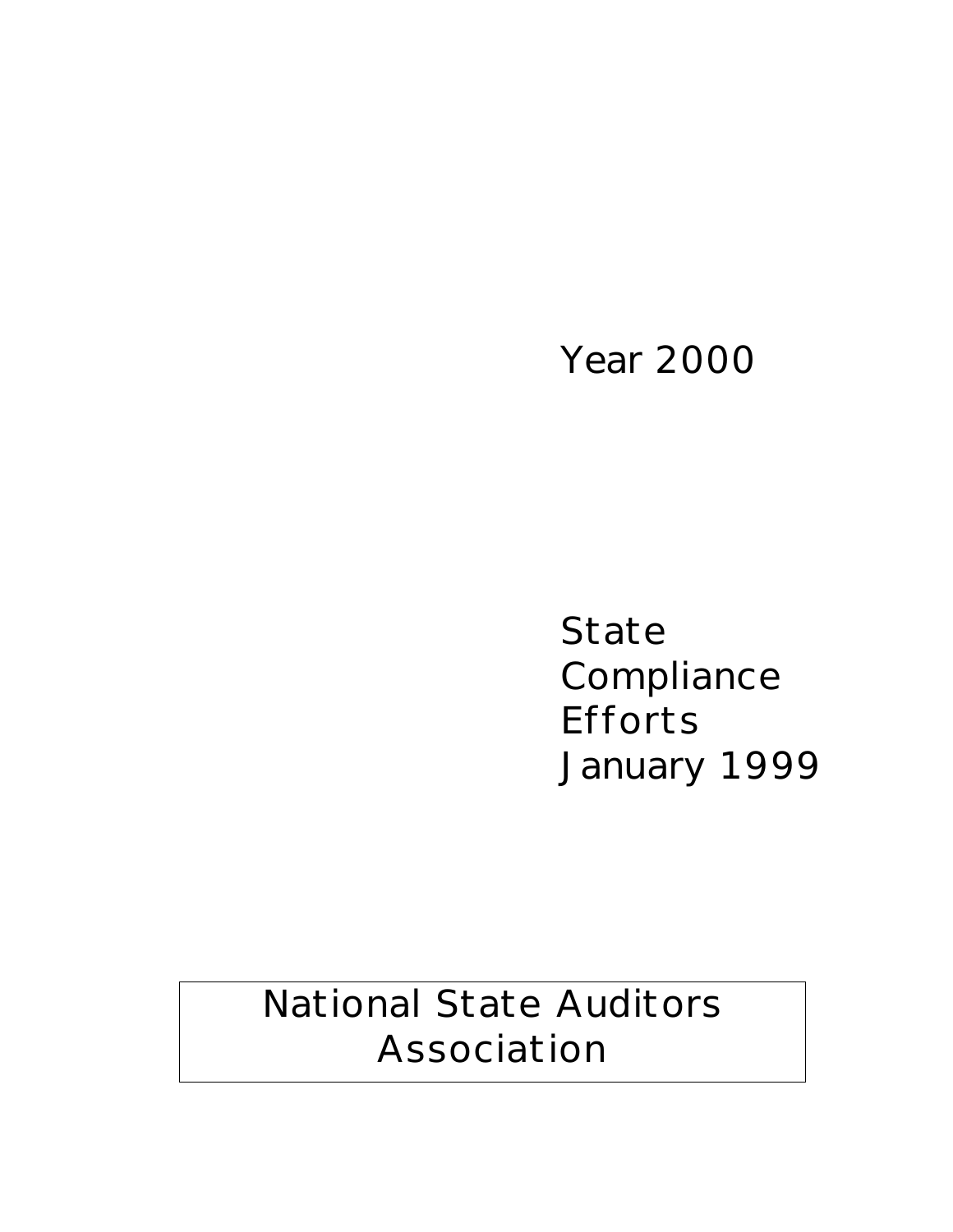# nsaa memorandum

| OFFICERS AND<br><b>EXECUTIVE COMMITTEE</b>                                     | TO:                | Interested Parties                                                                                                                |
|--------------------------------------------------------------------------------|--------------------|-----------------------------------------------------------------------------------------------------------------------------------|
| President<br><b>KURT SJOBERG</b><br><b>State Auditor</b>                       | FROM:              | Ernest A. Almonte, Chair, NSAA Information<br><b>Technology Committee</b>                                                         |
| 555 Capitol Mail<br>Suite 300                                                  |                    | William G. Holland, Chair, NSAA Performance<br><b>Audit Committee</b>                                                             |
| Sacramento, CA 95814                                                           |                    |                                                                                                                                   |
| $(916)$ 445-0255                                                               | DATE:              | January, 1999                                                                                                                     |
| President-Elect<br><b>THOMAS MCTAVISH</b>                                      |                    |                                                                                                                                   |
| <b>Auditor General</b>                                                         |                    | The Performance Audit Committee and Information                                                                                   |
| Michigan                                                                       |                    | Technology Committee of the National State Auditors<br>Association joined in an effort to survey Year 2000 compliance             |
| Secretary-Treasurer                                                            |                    | efforts in all states. This document incorporates the pertinent                                                                   |
| <b>BARBARA J. HINTON</b>                                                       |                    | survey results from a July 1998 survey instrument and provides                                                                    |
| Legislative Post Auditor                                                       |                    | a view of Year 2000 compliance activities in the twenty-seven                                                                     |
| Kansas                                                                         | responding states. |                                                                                                                                   |
| <b>OTHER MEMBERS</b>                                                           |                    | Year 2000 compliance, like most technological issues, is an<br>extremely fast moving target. As a result, the survey materials    |
| Immediate Past President<br>R. THOMAS WAGNER, JR<br><b>Auditor of Accounts</b> |                    | are dated; however, they still provide a useful view of Year<br>2000 activities and progress in the responding states.            |
| Delaware                                                                       |                    | The primary goal of this document is to assist states in the<br>sharing of information and solutions. Therefore, we have included |
| a                                                                              |                    |                                                                                                                                   |
| RONALD L. JONES                                                                |                    | list of the responding states as well as references to related                                                                    |
| Chief Examiner of<br><b>Public Accounts</b>                                    |                    | publications and web sites.                                                                                                       |
| Alabama                                                                        |                    | An electronic version of this report is available at the Illinois<br>Auditor General's web site: www.state.il.us/auditor.         |
| RICHARD L. FAIR<br><b>State Auditor</b><br>New Jersey                          |                    |                                                                                                                                   |
| WILLIAM G. HOLLAND<br><b>Auditor General</b><br><b>Illinois</b>                |                    |                                                                                                                                   |

Relmond P Van Daniker, Executive Director for NASACT 2401 Regency Road, Suite 302, Lexington Kentucky 40503 Telephone (606) 276-1147, Fax (606) 278-0507, email rvnasact@mis.net and 444 N. Capital Street, NW, Washington DC 20001, Telephone (202) 624-5451 Fax (202) 624-5473, email nasactdc@sso.org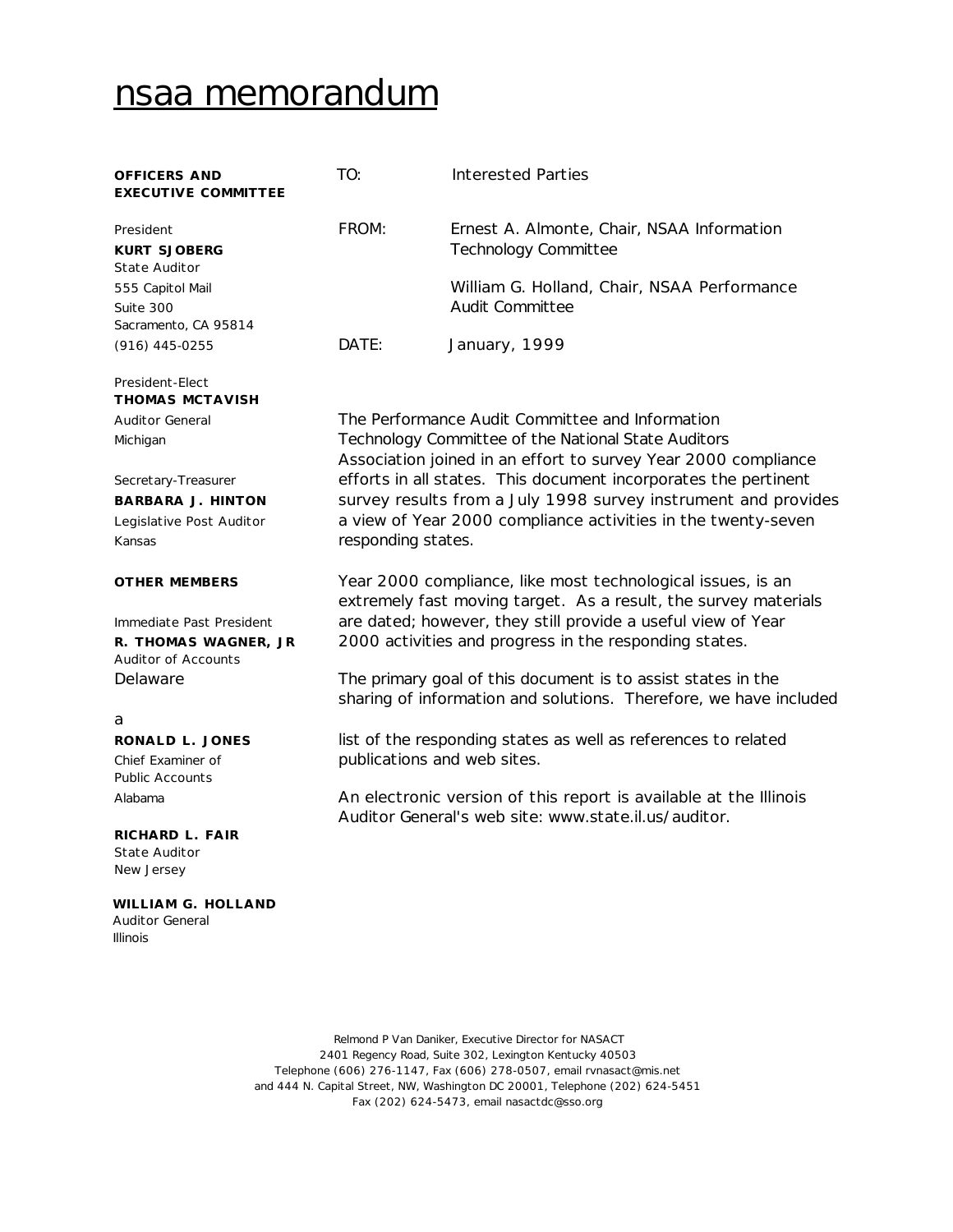# table of contents

| Page |
|------|
|      |
|      |
|      |
|      |
|      |
|      |
|      |
|      |
|      |
|      |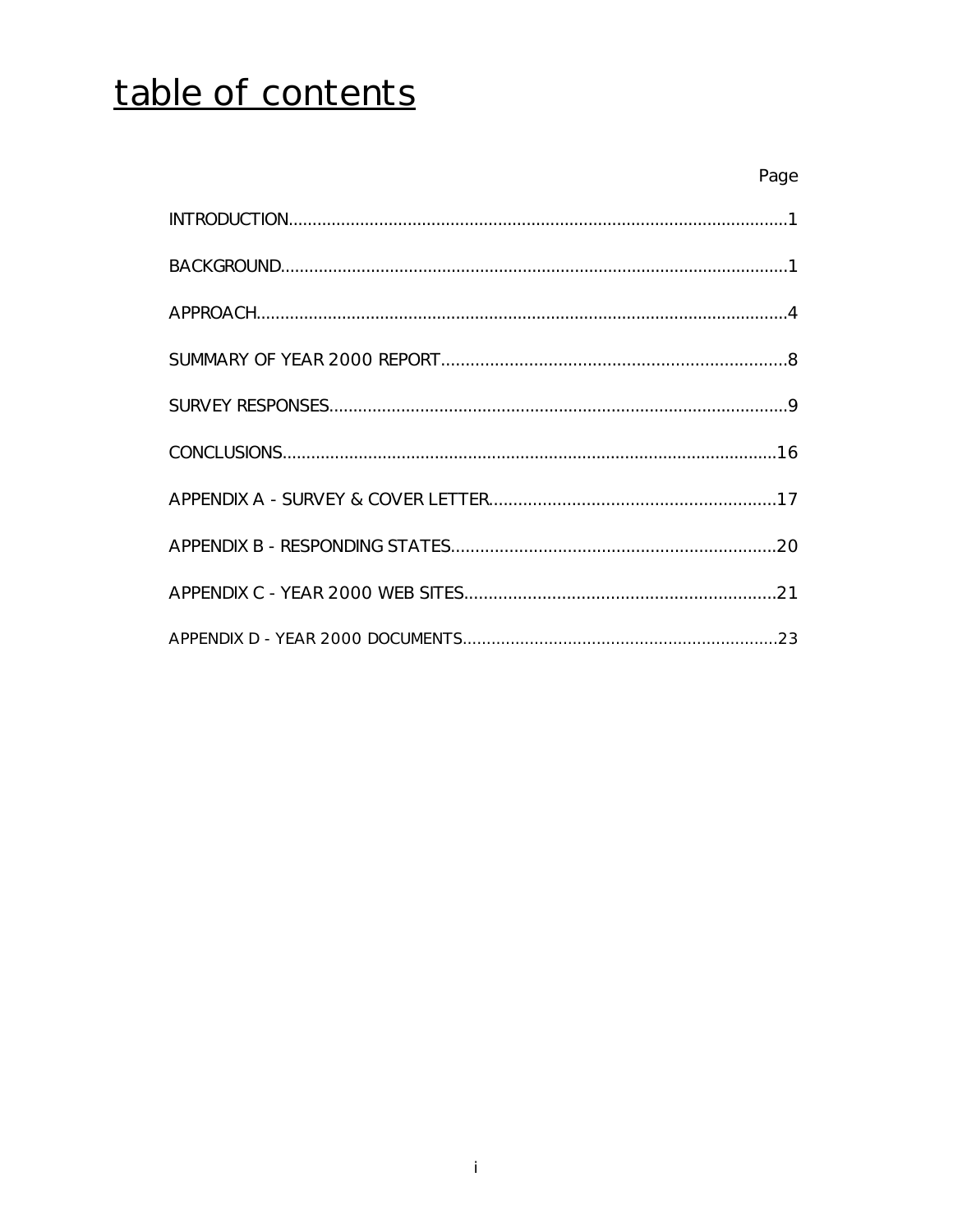# **introduction**

In July 1998, the Auditor Generals of the states of Illinois and Rhode Island produced a Year 2000 readiness survey for the Performance Audit Committee and Information Technology Committee of the National State Auditors Association The purpose of the survey was to: "provide a snapshot of Year 2000 compliance activities in states, and provide opportunities for the sharing of information and solutions." The survey was sent to state auditors and responses were received from 27 states. This report was assembled from the responses from participating states and supplemented with information regarding Year 2000 compliance from several United States General Accounting Office (GAO) reports. Additionally, to enhance the sharing of information, several appendices with listings of state contacts, Internet sites, and Year 2000 reports were added to the report.

Appendix A contains a copy of the survey and accompanying cover letter, and Appendix B contains a list of the responding states. Appendix C contains a list of Year 2000 Internet sites, and Appendix D has a listing of Year 2000 reports identified from survey responses.

# background

As we approach January 1, 2000, the consequences of computer failure is finally becoming newsworthy. Numerous media sources have covered Representative Stephen Horn, chairman of the House Subcommittee on Government Management, Information, and Technology who has stated; "At the current rate, nearly one-third of the missioncritical systems will not meet the Presidents March 1999 deadline for being Year 2000 compliant."

What further complicates the Year 2000 dilemma are the competing forces of time and resources. As we move toward the immovable deadline, the resources necessary to combat potential system failures are becoming more scarce.

The General Accounting Office has been reviewing Year 2000 compliance in the federal government for several years. (See page 23 for a list of some relevant GAO publications). The following GAO documents contain basic information which define and explain the Year 2000 problem. The information in this section was primarily derived from:

Year 2000 Computing Crisis; Readiness of State Automated Systems to Support Federal Welfare Programs (November 1998)

Year 2000 Computing Crisis; Potential for Widespread Disruption Calls for Strong Leadership and Partnerships (April 1998)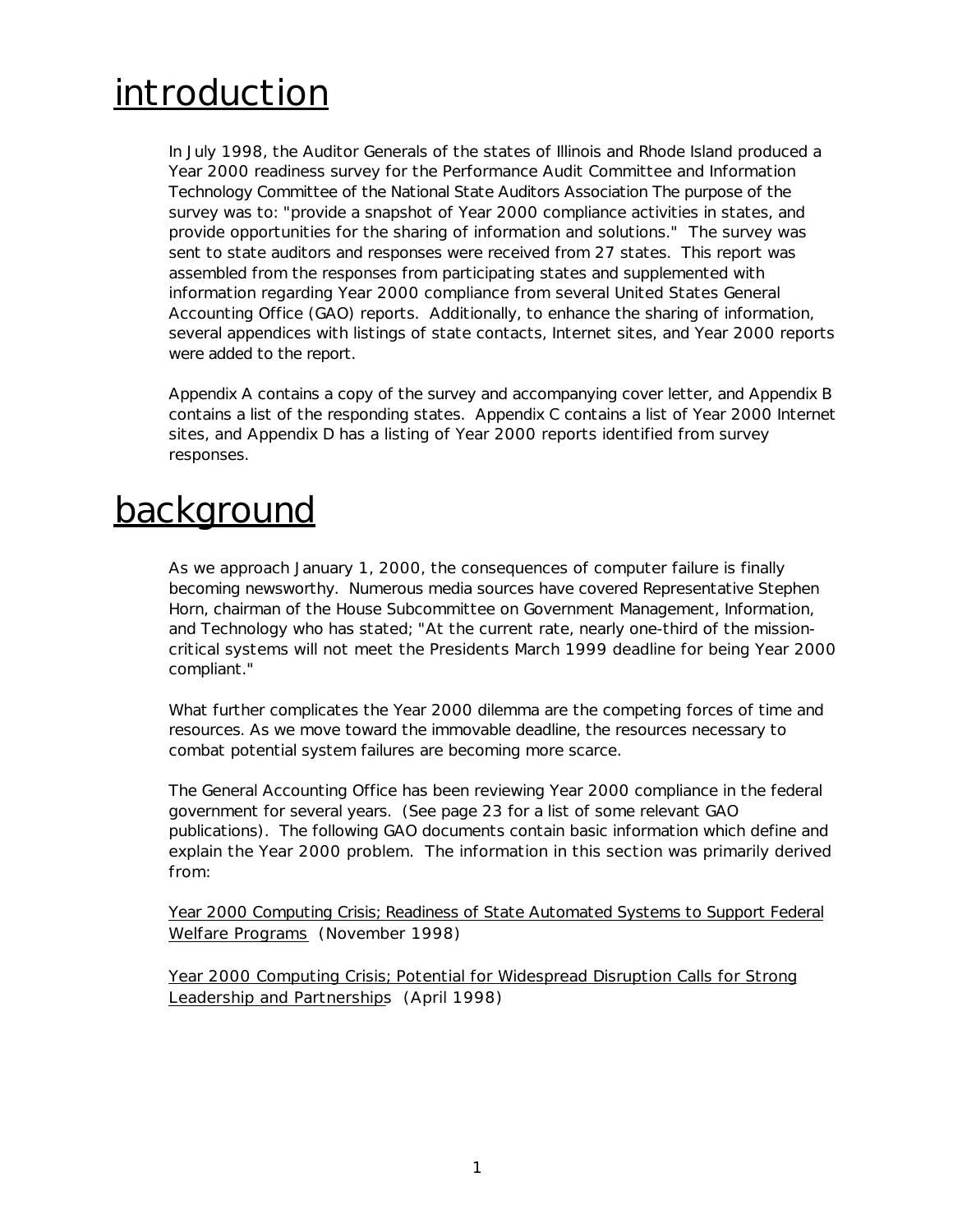The GAO offered the following definition of the Year 2000 Problem:

*The Year* 2000 *problem is rooted in the way dates are recorded and computed in automated information systems. For the past several decades, systems have typically used two digits to represent the year, such as* "98" *representing* 1998, *in order to conserve electronic data storage and reduce operating costs. With this two-digit format, however, the Year* 2000 *is indistinguishable from* 1900 *or* 2001 *from* 1901.

Over the past several years, the term 'Year 2000 Problem" has become increasingly familiar. Correcting this problem, in government as in the private sector, is laborintensive and timeconsuming, and must be done while systems continue to operate. Many government computer systems were originally designed and developed 20 to 25 years ago; are poorly documented; and use a wide variety of computer languages. Some applications include thousands, tens of thousands, or even millions of lines of code, each of which must be examined for dateformat problems. Other system components, such as hardware, operating systems, communications interfaces, and database software may also be affected by the date problem.

On January 1, 2000, many computer systems worldwide could malfunction or produce incorrect information simply because the date has changed. Unless corrected, the impact of these failures could be widespread and costly. For example:

Benefit payments could be severely delayed because systems either halt or produce checks that are so erroneous that checks must be manually processed.

Systems used to track loans could produce erroneous information on loan status, such as indicating that an unpaid loan had been satisfied.

Organizations that cannot sustain their normal level of business due to Year 2000 problems may be forced to temporarily or permanently minimize or close their operations.

The public faces a high risk that critical services could be severely disrupted by the Year 2000 computing crisis. Financial transactions could be delayed, flights grounded, power lost, and routine services affecte, . A single failure between interdependencies that exist could have adverse repercussions. While managers in the government and the private sector are taking many actions to mitigate these risks, a significant amount of work remains, and timeframes are unrelenting.

Government is extremely vulnerable to the Year 2000 issue due to its widespread dependence on computer systems to process financial transactions, deliver vital public services, and carry out its operations. This challenge is made more difficult by the age and poor documentation of some of the governments existing systems, as well as its lackluster track record in modernizing systems to deliver expected improvements and meet promised deadlines.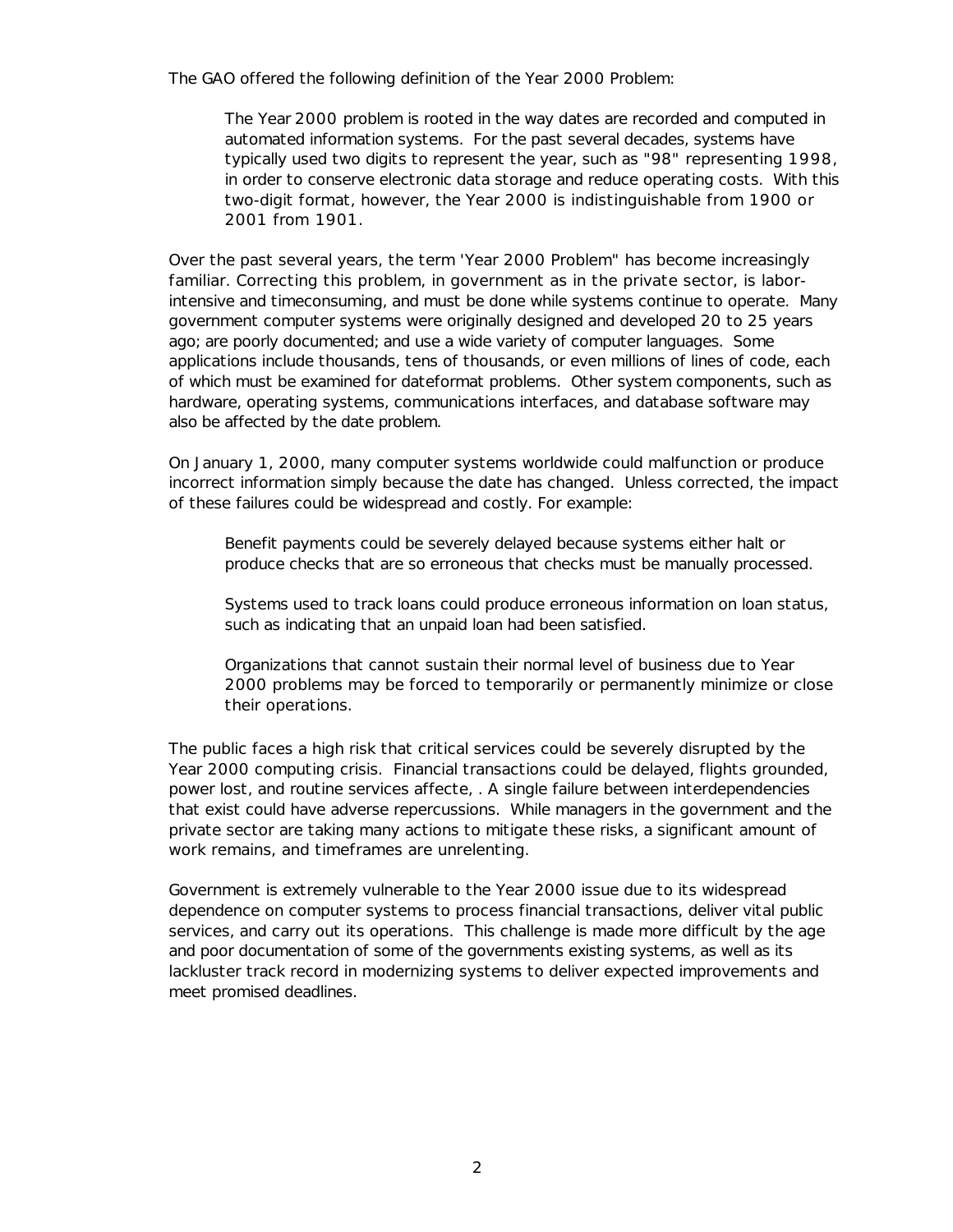Many data exchanges and interdependencies exist among and within the various levels of government; as well as the private sector, foreign countries, and international organizations. Therefore, systems are also vulnerable to failure caused by incorrectly formatted data provided by external non-compliant sources. Information that once flowed seamlessly between various systems can be stifled by one non-compliant link in the chain. Examples of such data exchanges include the following situations:

Taxes can be paid through data exchanges between the taxpayer, financial institutions, the Federal Reserve System, the Department of the Treasury, and Internal Revenue Service.

States provide data on an individual's medical eligibility for disability benefits to the Social Security Administration which uses this data to support payments to disabled persons.

Medical providers obtain payments for their medical services through data exchanges between the provider, Health Care Financing Administration (HCFA) and its contractors, the Social Security Administration, the Department of the Treasury, the Federal Reserve System, and financial institutions.

Manufacturing systems that rely on "just-in-time" inventory systems, and interface with multiple vendors that supply the components to assemble the final product.

The scope of the problem clearly extends beyond date-sensitive computer applications. The following areas describe the enormous range of the Year 2000 problem and demonstrate the interrelationships and reliance placed on computerized systems.

**Critical Computer Systems** -- These systems support the basic mission of an organization. Any failure in a critical system will impede the organization's ability to conduct operations and to deliver services.

**Computer system interdependencies** -- Data received from external entities increases the risk that external non-compliant data may cause problems in a dependent organizations compliant systems. Monetary transactions that flow through multiple financial institutions could be corrupted or terminated.

**Embedded systems** -- There may be problems caused by embedded chips in devices and systems. Computer chips are entrenched in the very fabric of society, residing in everything from thermostats and elevators to phones, smoke detectors, production lines, hospital equipment, energy systems, etc.

**Contingency plans** -- The time and resources may not be available to transform all systems by the immovable deadline, and some infrastructure and embedded system failures are outside of an organizations control. As a result, contingency plans are needed to ensure that critical services can be provided if systems fail.

**Regulatory agencies** --Organizations that regulate external entities should assess Year 2000 compliance issues to ensure that regulated entities can perform as intended in the new millennium. Entities that regulate and monitor both public and private facilities, such as hospitals, nursing homes, and prisons, must ensure the safety and well-being of the residents.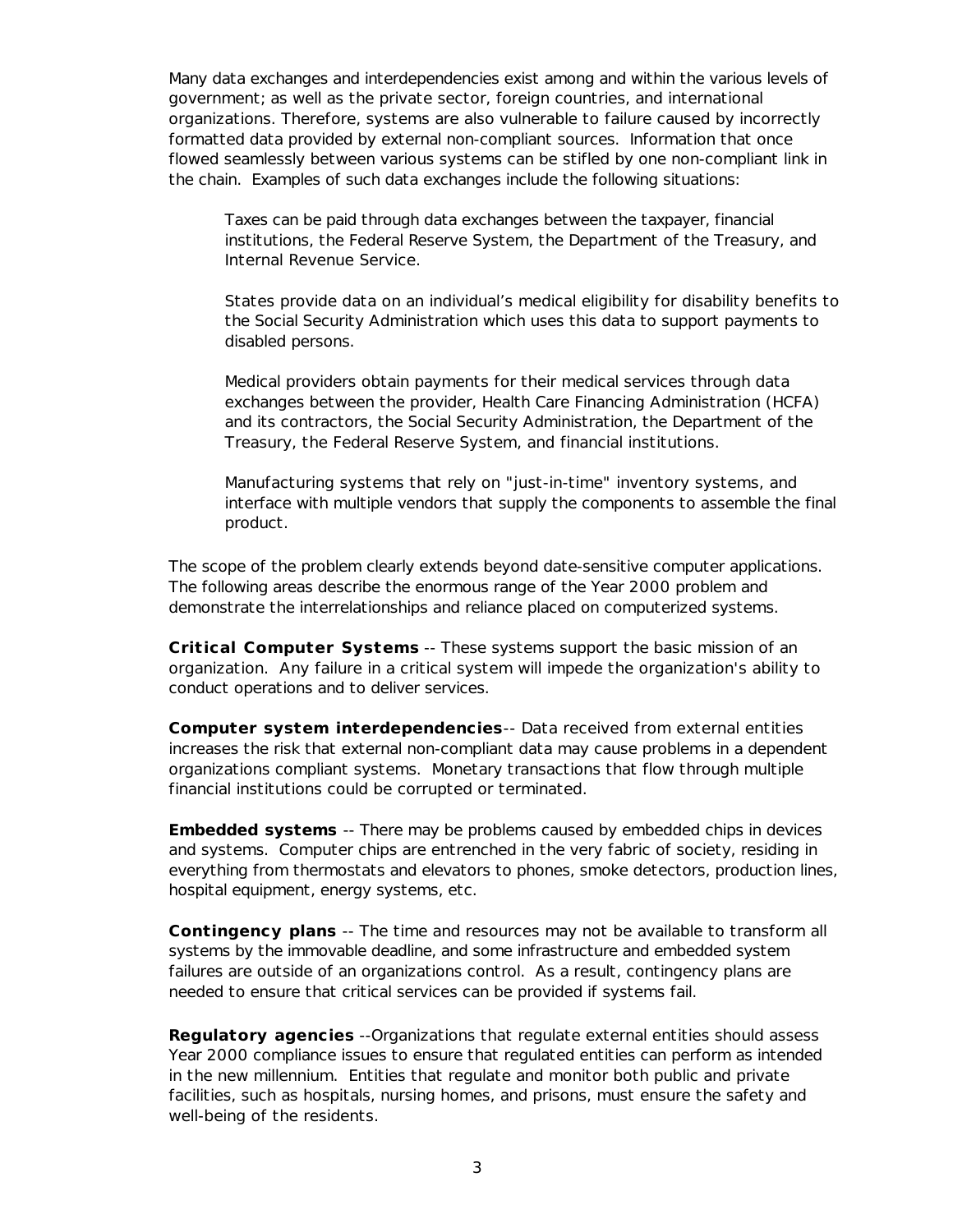# approach

It is evident that Year 2000 problems can have far reaching consequences beyond the failure of an organization's internal systems. Even if all internal systems are validated and verified as Year 2000 compliant, failures may occur due to data exchanges, or even embedded system failures. Since many of the issues are outside of an organization's control, it appears that contingency plans will be a necessary element of Year 2000 planning activities.

The Year 2000 problem has clearly been identified, and well-publicized, at least recently. However, identification of the problem is only the first step in the remediation process. It appears that there needs to be a formal mechanism to assist organizations in correcting the problem. As outlined on pages 12 and 13, most states have developed a methodology and created a central office to provide guidance and monitor Year 2000 compliance activities.

Although individual state's methodologies use different terminology, etc., there are general similarities in each approach. To illustrate a basic approach, we used the GAO s Year 2000 Computing Crisis: An Assessment Guide (September 1997). The guide introduced five phases with accompanying project management activities: awareness, assessment, renovation, validation, and implementation. According to the GAO timeline, by January 1999, federal agencies should be in the validation and implementation phases. The following are the five phases of Year 2000 implementation and their individual key management activities.

## awareness

It is essential that executive management be fully aware of the Year 2000 problem and its potential impact on the enterprise and its customers. It is the responsibility of management to provide the leadership in defining and explaining the importance of achieving Year 2000 compliance, selecting the overall approach for structuring the organization's Year 2000 program, assessing the adequacy of the existing information resource management infrastructure to support the Year 2000 efforts, and mobilizing these resources. The GAO guideline targeted the completion of the awareness stage by December 1996, and included the following steps.

Define the Year 2000 problem and its potential impact on the enterprise.

Conduct Year 2000 awareness campaign.

Obtain support from executive management.

Assess the adequacy of the organization's capabilities.

Develop a Year 2000 strategy.

Establish Year 2000 executive management council.

Establish a Year 2000 program office and appoint a manager.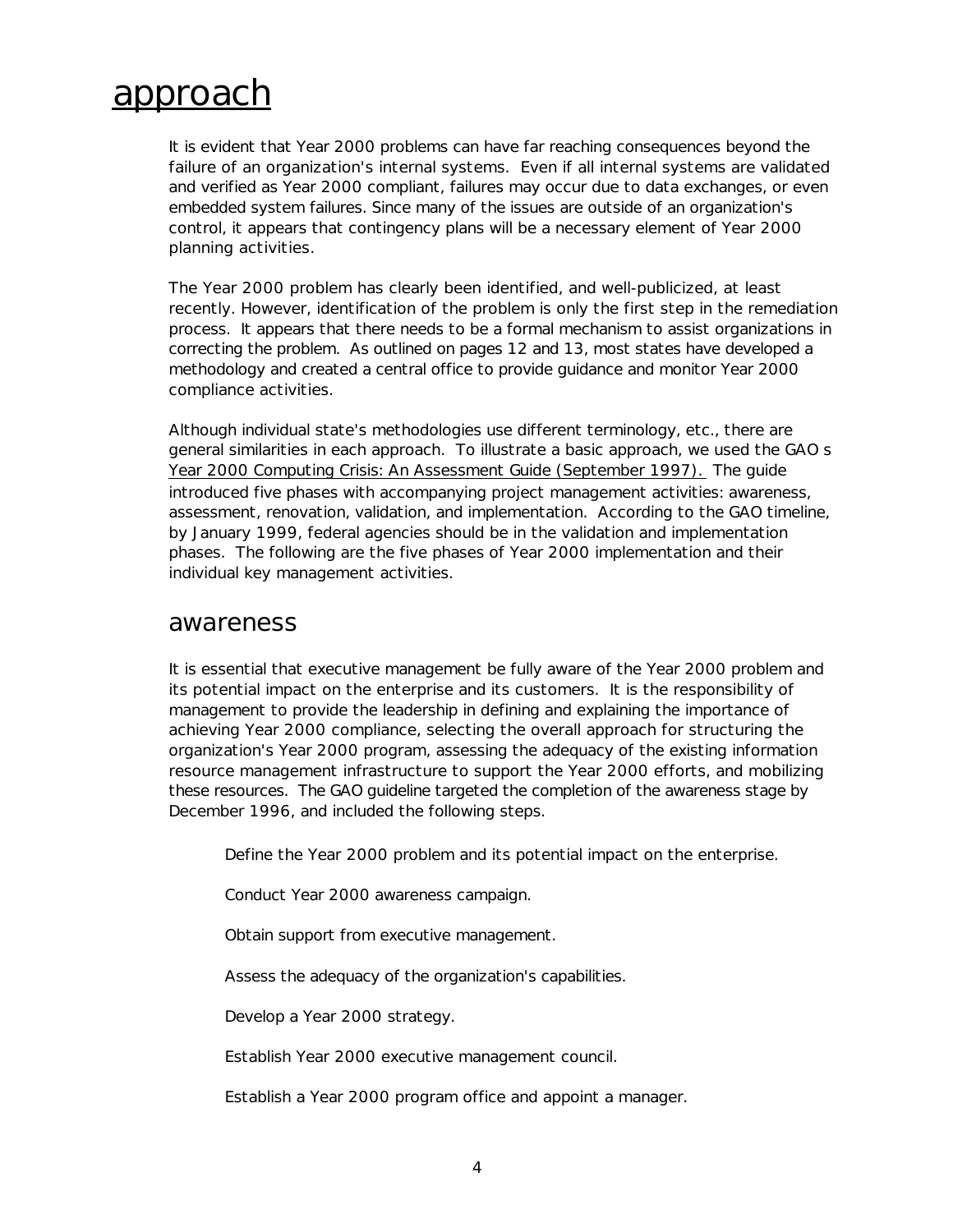# assessment

Organizations may not have enough resources, skill, or time to convert or replace all of their information systems. They must determine which systems are mission -critical and support core business activities, and which systems support marginal functions. The Year 2000 problem is not just an information technology problem, but is primarily a business problem. Thus, the process of identifying and ranking information systems should not be limited to a simple inventory of applications and platforms, but must include assessments of the impact of information systems failures on the agency's core business areas and processes. The assessment should also include systems using information technology which operate outside the traditional information resource area, including building infrastructure systems and telephone switching equipment. The GAO guideline targeted the completion of the assessment stage by August 1997, and included the following steps.

Define Year 2000 compliance.

Assess the severity and impacts of Year 2000-induced failures.

Conduct enterprise-wide inventory of systems for each business area.

Prioritize systems and components to be converted or replaced.

Establish Year 2000 project teams for business areas and major systems.

Identify, prioritize, and mobilize needed resources.

Develop validation strategies, testing plans, and scripts.

Define requirements for Year 2000 test facility.

Address interface and data exchange issues.

Initiate the development of contingency plans for mission -critical systems.

Identify Year 2000 vulnerable systems and processes operating outside the information resource management area.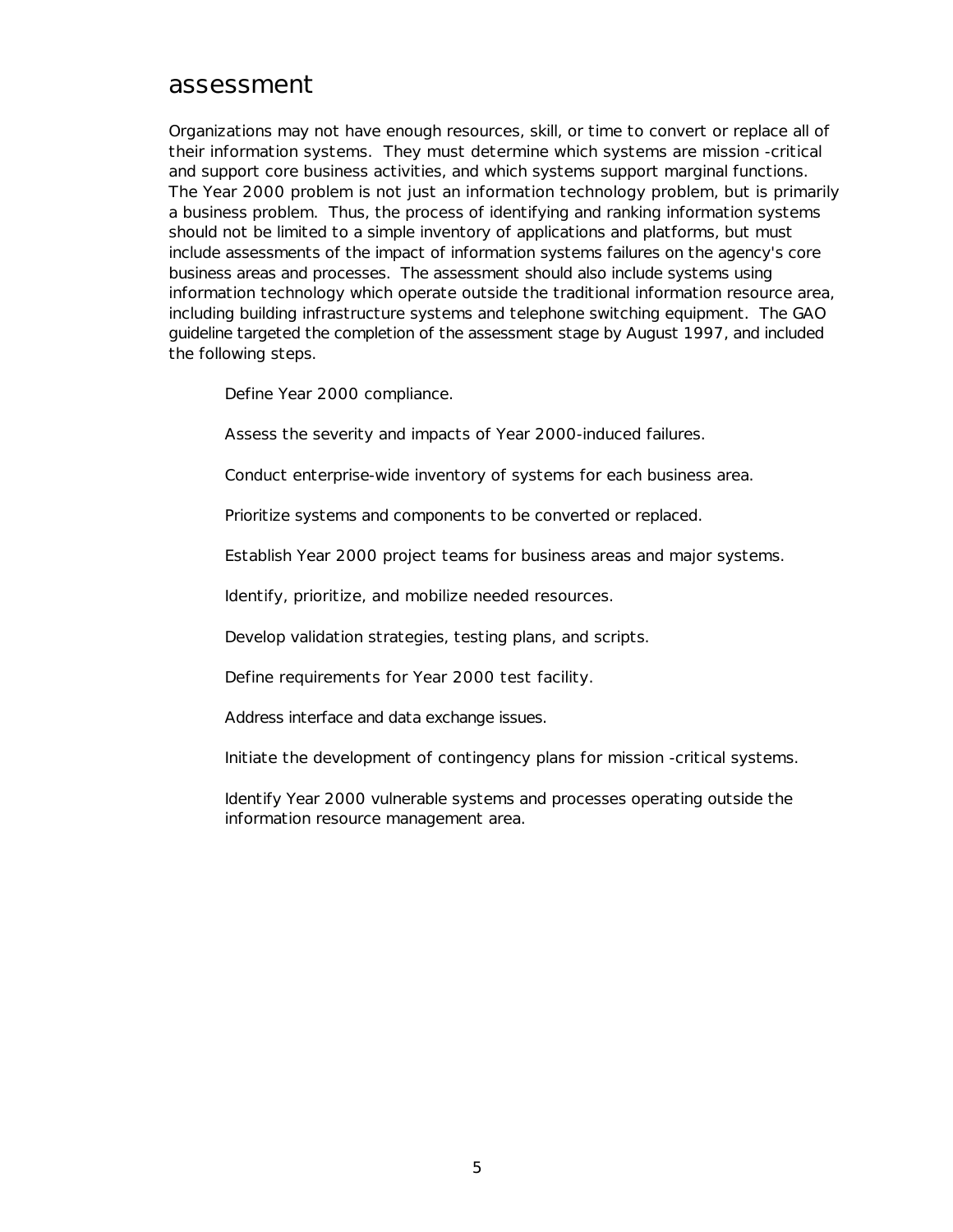# renovation

The renovation phase involves three options: conversion, replacement, or retirement. Renovation involves conversion of an existing application, replacement deals with the development of a new application, and elimination focuses on the retirement of an existing application. In all three cases the process must also consider the complex interdependencies among system interfaces. All changes to systems and their components must be adequately documented and coordinated. Equally important is the need to assess dependencies and to communicate all changes to every internal and external user. The GAO guideline targeted the completion of the renovation stage by September 1998, and included the following steps.

Convert selected applications, databases, archives, and related system components.

Replace selected applications and related system components.

Document code and system changes.

Schedule unit, integration, and system tests.

Retire selected applications and related system components.

Communicate changes to information systems to internal and external users.

Share information among Year 2000 projects, including lessons learned and best practices.

# validation

Organizations may need over a year to adequately validate and test converted or replaced mission-critical systems for Year 2000 compliance, and may consume over half of the Year 2000 resources and budget. The length of the validation and test phase and its costs are driven by the complexity inherent in the Year 2000 problem. Tests of Year 2000 compliance of individual applications must encompass the complex interactions between scores of converted or replaced computer platforms, operating systems, utilities, applications, databases, and interfaces. All converted or replaced system components must be thoroughly validated and tested to uncover errors introduced during the renovation phase and verified for operational readiness. The testing should account for application, database interdependencies, and interfaces and should take place in a realistic test environment. This step is further complicated because all variables may not be ready for testing at the same time. Testing procedures and tools should be assessed to ensure that all converted system components meet quality standards and are Year 2000 compliant. The GAO guideline targeted the completion of the validation stage by December 1999, and included the following steps.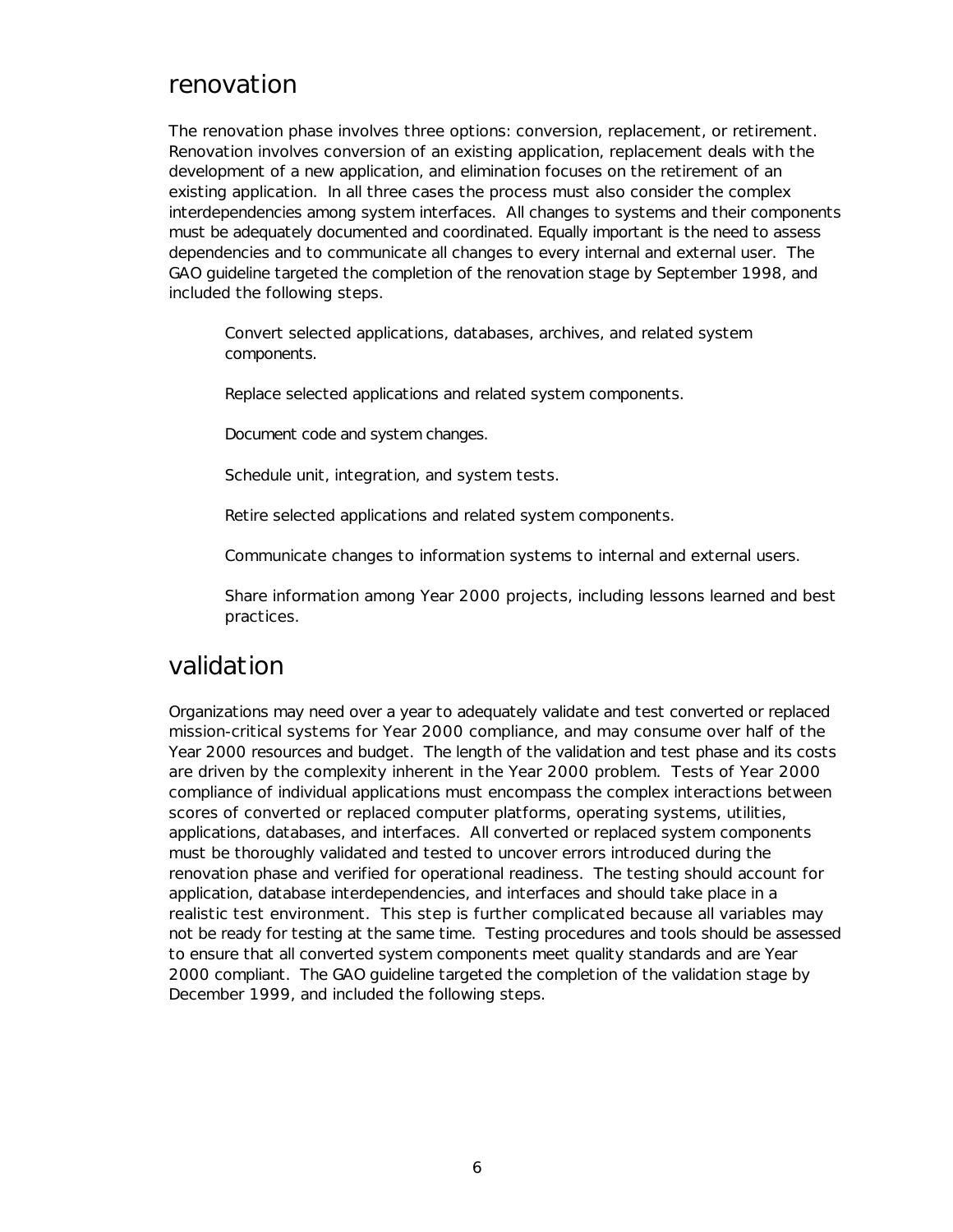Develop and document test and compliance plans and schedules.

Develop strategies for managing testing of data exchanges with externalconverted systems.

Implement Year 2000 test facility.

Implement automated test tools and test scripts.

Perform unit, integration, and system testing.

Track and manage the testing and validation process.

Initiate acceptance testing.

# implementation

Implementation of Year 2000 compliant systems and their components requires extensive integration and acceptance testing to ensure that all converted or replaced components perform as designed. Because of the scope and complexity of the Year 2000 conversion changes, integration, acceptance, and implementation will likely be a lengthy and costly process. Since not all system components will be converted or replaced simultaneously, the environment may be comprised of a mix of Year 2000 compliant and non-compliant applications. The reintegration of the Year 2000 compliant applications and components into the agency's production environment must be carefully coordinated to account for system interdependencies. The GAO guideline targeted the completion of the implementation stage by December 1999, and included the following steps.

Develop implementation schedule.

Resolve data exchange issues and interagency concerns.

Complete acceptance testing.

Implement contingency plans.

Implement converted and replaced systems.

Because each organization has different missions and environments, there is no single approach for solving the Year 2000 problem. Although the methodologies employed at the state level differ, all have similar phases to those outlined in the GAO Assessment Guide. These methodologies are generally designed to assist Year 2000 efforts by:

providing guidance in assessing the size and scope of the problem;

providing a consistent approach for project planning, remediation, and reporting;

promoting cooperation and sharing among organizations; and

focusing attention on the fact that Year 2000 is as much a business issue as it is a technology issue and to direct management to give it the highest priority.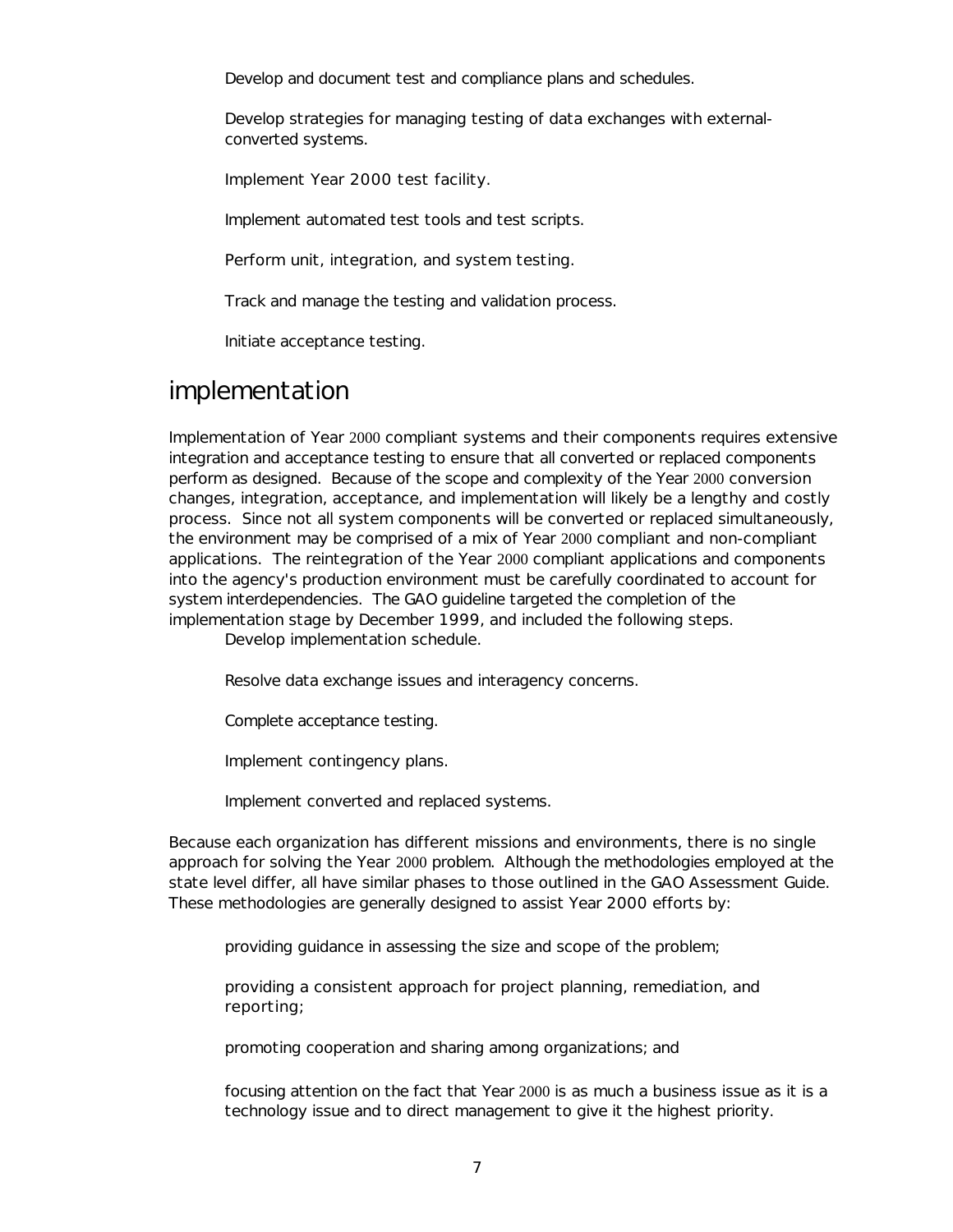# summary of issues from year 2000 reports

In addition to responding to the survey, several states also submitted Year 2000 reports. Although each report had its own emphasis, several general themes were evident in the reports.

Mission critical systems that support core business functions have a high risk of failure. For example, at risk are law enforcement, drivers license, benefit, financial, and telecommunication systems. The failure of these systems will impede government's ability to provide services.

Statewide comprehensive plans to ensure that adequate funding and resources were directed to Year 2000 remediation projects were inadequate or had not been developed. Sufficient financial and personnel resources had not been allocated to individual projects or on a statewide basis.

After reviewing agency documents, auditors found that state agencies self-reporting of Year 2000 compliance progress was overly optimistic in their assessment of Year 2000 status. In addition, although some agencies reported that systems were compliant, testing, verification and validation activities had not been conducted.

Embedded systems had not been adequately addressed, and contingency plans in the event of system failures were lacking.

See page 24 for a list of state reports.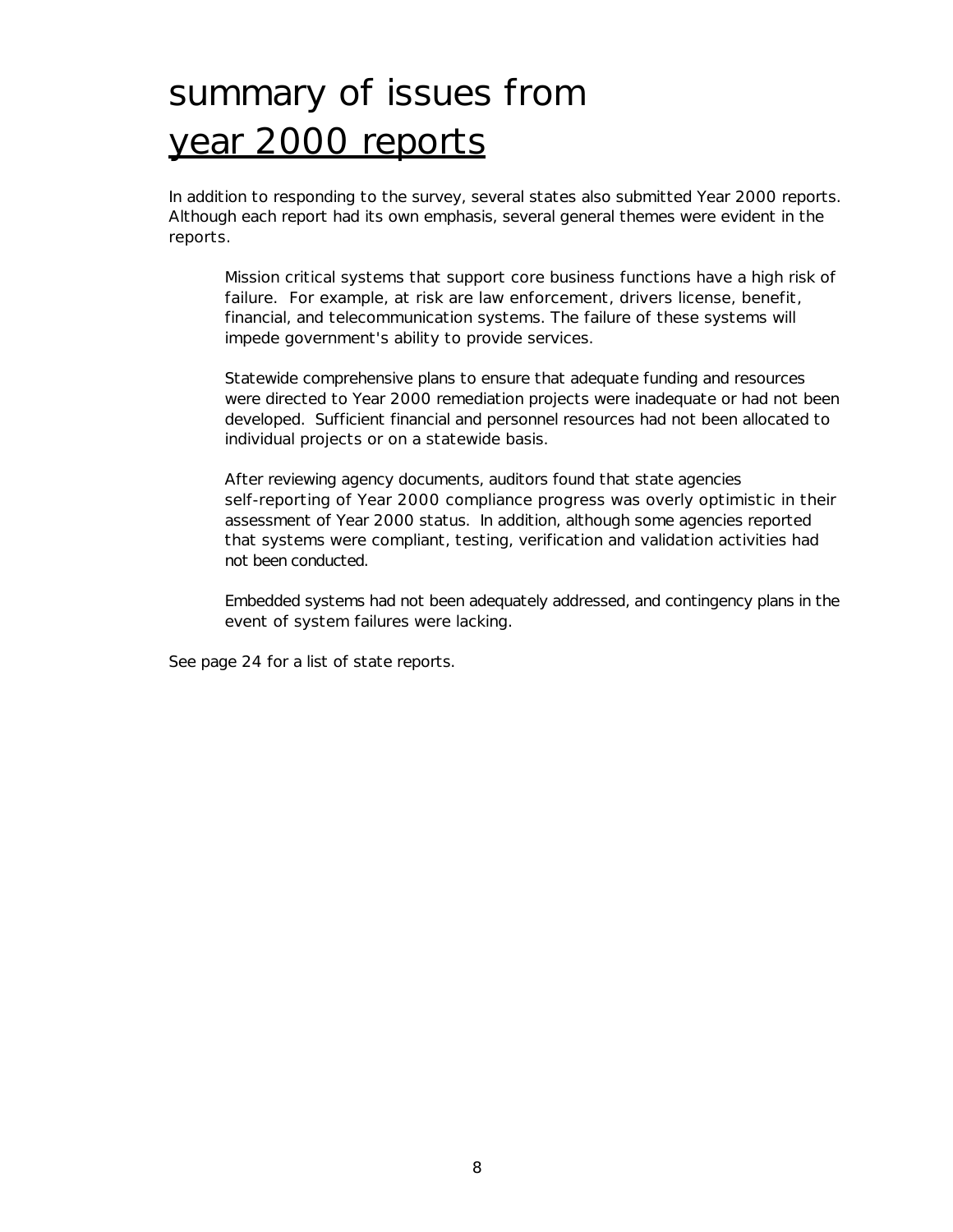# survey respones

Since no state approach is the same, we believe this compilation of information may be helpful to give the reader a "snapshot" of Year 2000 compliance from the twenty-seven states replying to the survey. The purpose of this section is to give readers a quick glimpse into the progress of Year 2000 compliance activities from the responding states. Some state auditors have addressed this issue in audits of individual state agencies as early as 1996; however, as January 1, 2000 approaches, more states are issuing global progress reports. Most reports addressing the Year 2000 concluded that significant resources need to be allocated to ensure that state governments continue to operate at acceptable levels.

After reviewing the survey results, we identified the questions and answers that lent themselves to summarization. Those that met this criteria are included in this section. Please see Appendix B (page 20) for a list of states answering the survey.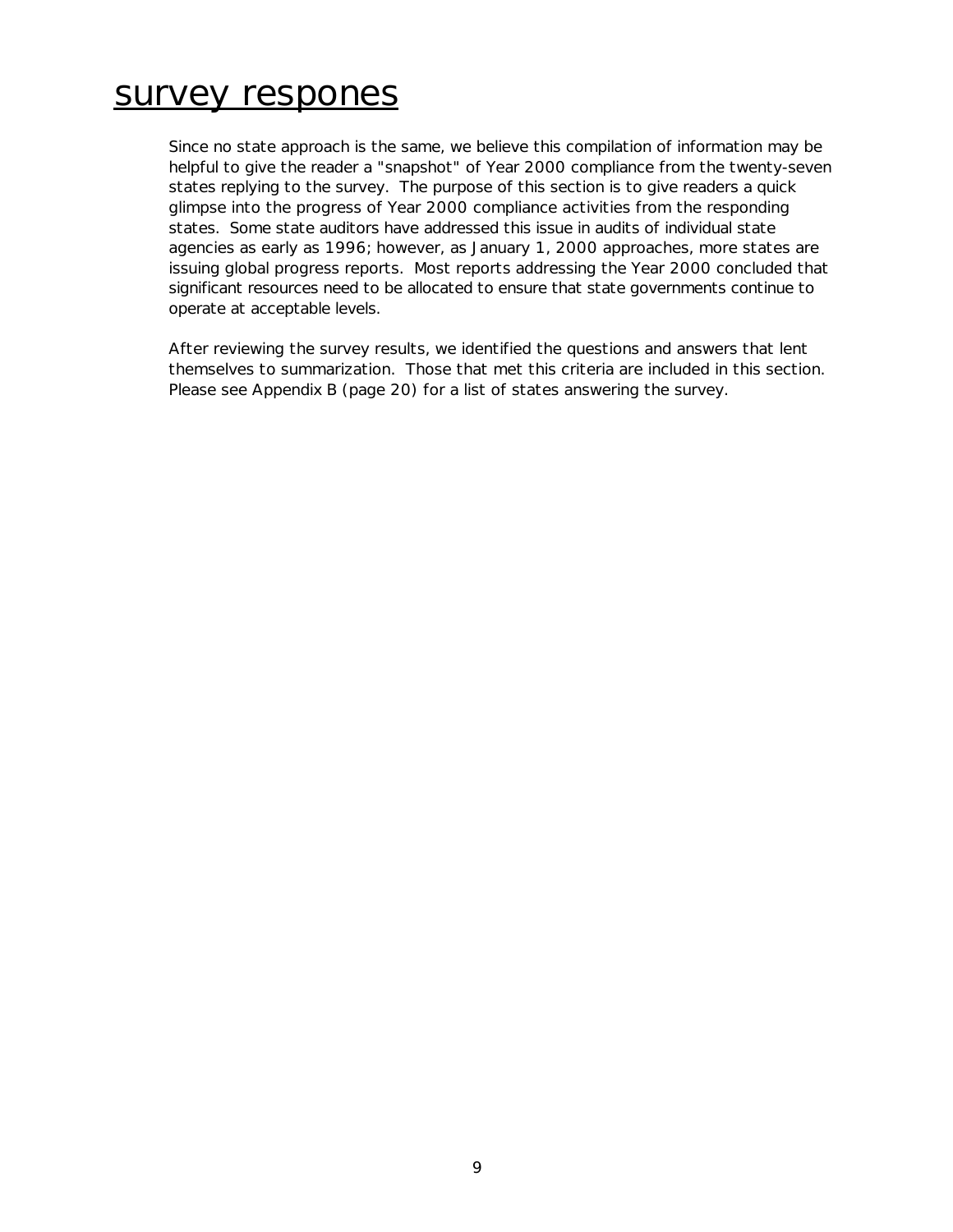**Do your audits check for Year 2000 compliance during:**

- **a. regular financial/compliance audits?**
- **b. performance audits?**

| <b>STATE</b> | FINANCIAL/        | <b>PERFORMANCE</b> | <b>BOTH</b>    | <b>NONE</b> |
|--------------|-------------------|--------------------|----------------|-------------|
|              | <b>COMPLIANCE</b> |                    |                |             |
| Alabama      | X                 |                    |                |             |
| California   |                   |                    | $\mathsf X$    |             |
| Delaware     |                   |                    |                | $\mathsf X$ |
| Florida      | X                 | N/A                |                |             |
| Georgia      | $\mathsf{X}$      |                    |                |             |
| Illinois     |                   |                    | $\mathsf X$    |             |
| Indiana      | $\mathsf{X}$      |                    |                |             |
| Kentucky     |                   |                    | X              |             |
| Louisiana    | Χ                 |                    |                |             |
| Maryland     |                   | X                  |                |             |
| Michigan     |                   |                    | X              |             |
| Minnesota    | X                 | N/A                |                |             |
| Montana      | X                 |                    |                |             |
| Nevada       |                   |                    |                | X           |
| <b>New</b>   |                   |                    | $\mathsf{X}$   |             |
| Hampshire    |                   |                    |                |             |
| New Jersey   |                   |                    | $\mathsf X$    |             |
| New Mexico   | X                 |                    |                |             |
| New York     |                   |                    |                | X           |
| North        | X                 |                    |                |             |
| Carolina     |                   |                    |                |             |
| Oregon       | X                 |                    |                |             |
| Pennsylvania | X                 |                    |                |             |
| Rhode Island |                   |                    | X              |             |
| Tennessee    |                   |                    |                | $\mathsf X$ |
| Texas        |                   |                    |                | X           |
| Virginia     |                   |                    | X              |             |
| Washington   | Χ                 |                    |                |             |
| Wyoming      |                   |                    |                | Χ           |
| Total        | 13                | 1                  | $\overline{7}$ | 6           |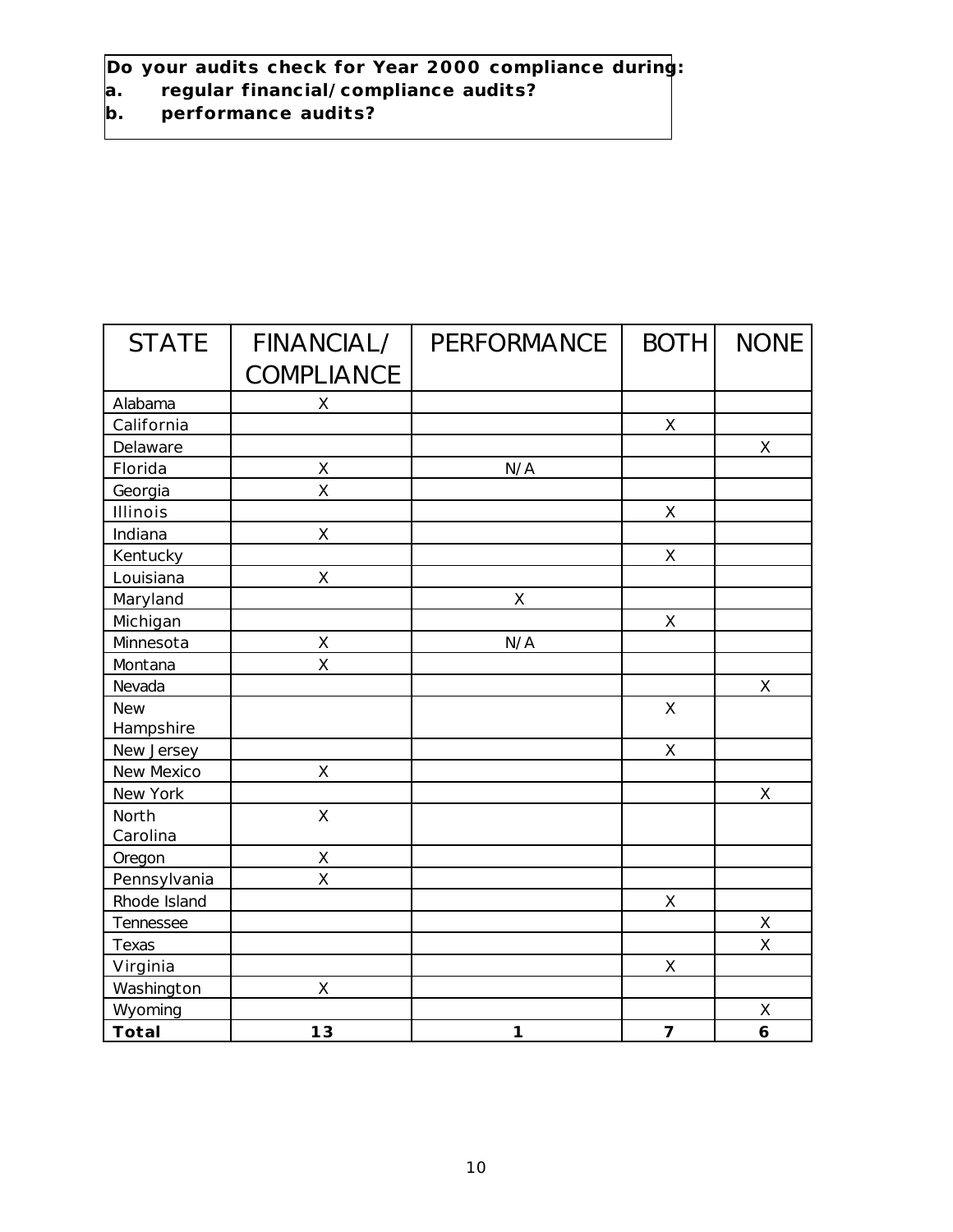**When did your audits begin checking year 2000 compliance or agency readiness?**

| Alabama        | October 19, 1998   |
|----------------|--------------------|
| California     | May 1, 1998        |
| Florida        | July 1, 1997       |
| Georgia        | June 30, 1997      |
| Illinois       | June 30, 1996      |
| Indiana        | January 6,1997     |
| Kentucky       | January 1, 1998    |
| Louisiana      | June 22, 1998      |
| Maryland       | September 15, 1997 |
| Michigan       | August 1, 1997     |
| Minnesota      | December 1, 1997   |
| Montana        | January 1,1998     |
| New Hampshire  | January 1,1998     |
| New Jersey     | July 1, 1998       |
| New Mexico     | <b>July 1998</b>   |
| North Carolina | January 1,1998     |
| Oregon         | June 30, 1997      |
| Pennsylvania   | November 15, 1996  |
| Rhode Island   | Fiscal Year 1997   |
| Virginia       | October 1, 1996    |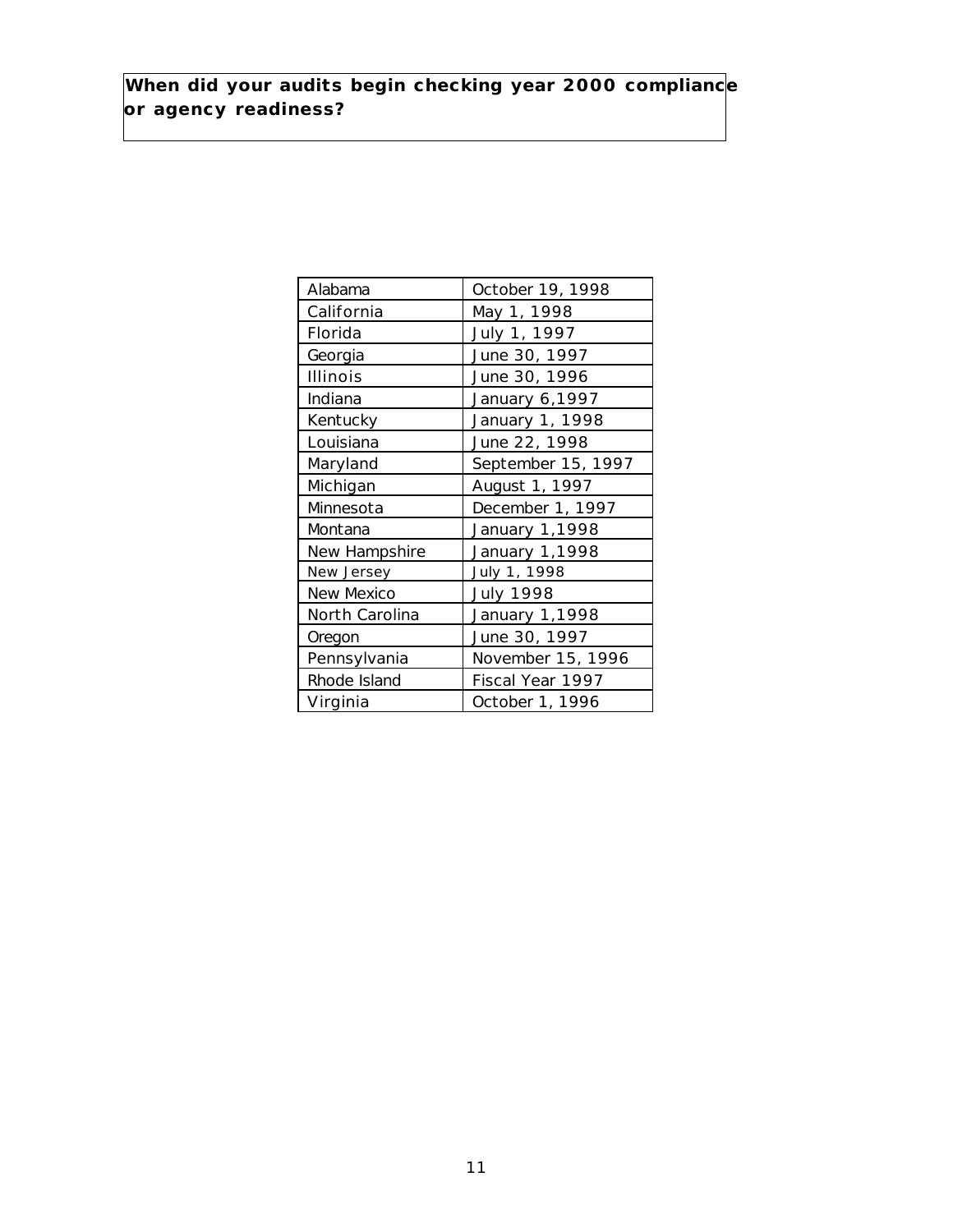Of the 27 states responding, only eight are bound by statute. Seven of these eight states have the following cutoff dates:

| California     | December 31, 1998   |
|----------------|---------------------|
| Florida        | December 31, 1998   |
| Georizia       | June 30, 1997       |
| Louisiana      | July 1, 1999        |
| Michigan       | December 31, 1998   |
| North Carolina | December 31, 1998   |
| Oregon         | June 30, 1999       |
| Wyoming        | no date established |

**How does your state monitor agency efforts to become Year 2000 ready?**

> Most of the responding states have a central agency to monitor compliance. Those agencies are:

| Alabama        | <b>Finance Department</b>                                   |
|----------------|-------------------------------------------------------------|
| California     | Department of Information Technology                        |
| Delaware       | Office of Information Systems                               |
| Florida        | Project Office under the Governor                           |
| Georgia        | <b>Chief Information Officer</b>                            |
| Illinois       | Year 2000 Project Office                                    |
| Indiana        | Data Processing Oversight Commission                        |
| Kentucky       | <b>Statewide Audit</b>                                      |
| Louisiana      | Division of Administration Task Force                       |
| Maryland       | Year 2000 Program Management Office                         |
| Michigan       | Depart ' ment of Management & Budget                        |
| Minnesota      | Office of Legislative Auditor                               |
| Montana        | <b>Information Services Division</b>                        |
| Nevada         | <b>Legislative Money Committees</b>                         |
| New Hampshire  | Division of Information & Technology Management             |
| New Jersey     | <b>Statewide Audit</b>                                      |
| New Mexico     | Chief Information Officer and Legislative Finance Committee |
| New York       | Office for Technology                                       |
| North Carolina | Year 2000 Office                                            |
| Oregon         | Department of Administrative Services                       |
| Pennsylvania   | Governor                                                    |
| Rhode Island   | Office of Library & Information Services                    |
| Tennessee      | Statewide Audit                                             |
| Texas          | Year 2000 Project Office                                    |
| Virginia       | Century Data Change Initiative                              |
| Washington     | <b>Governors Task Force</b>                                 |
| Wyoming        | <b>Department Committee</b>                                 |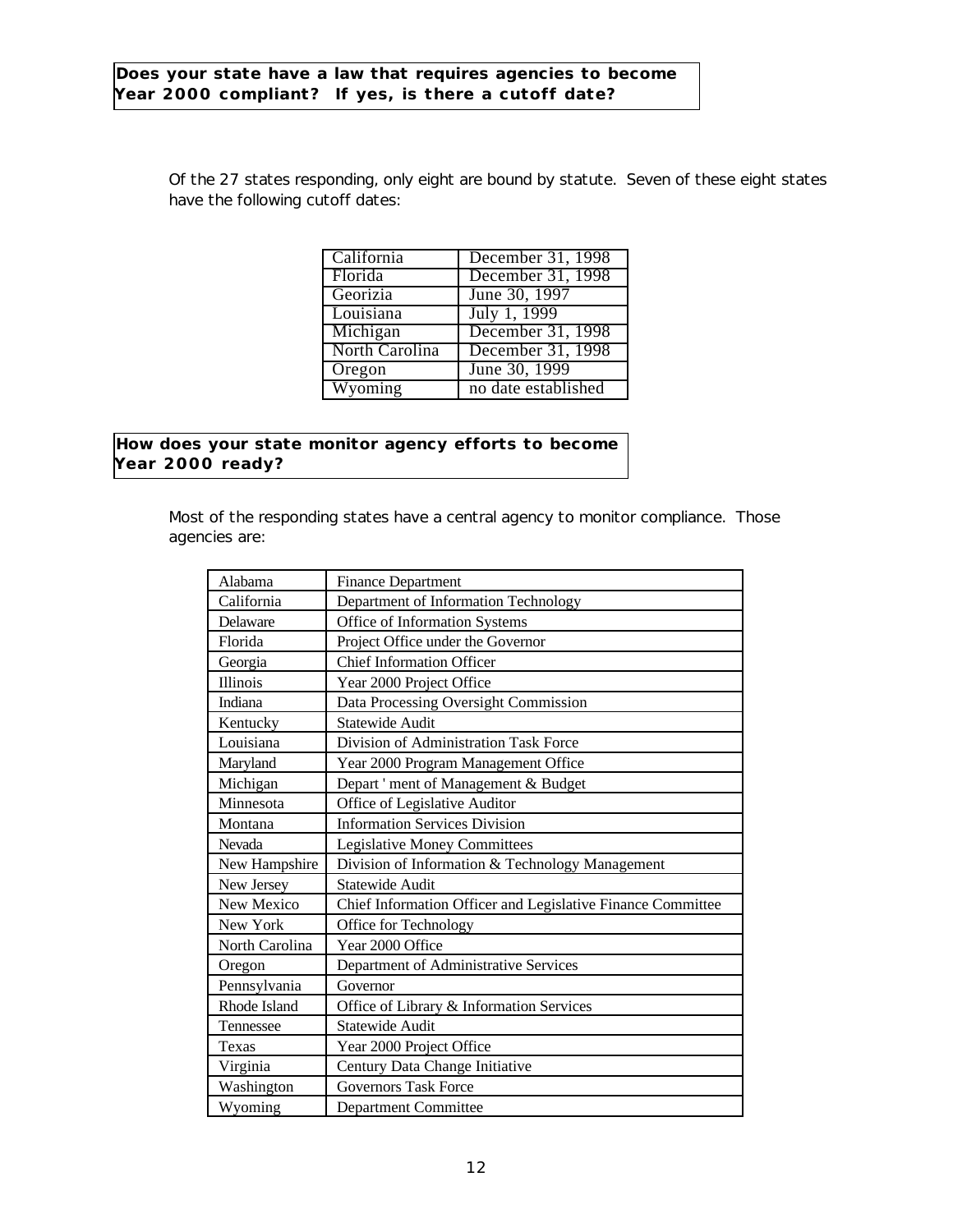## **Does your state have a standard Year 2000 compliance methodology for monitoring or assisting state agencies?**

Of the 27 responding states, the following 18 states have a standard Year 2000 methodology:

| Alabama         | Michio |
|-----------------|--------|
| California      | Monta  |
| Delaware        | North  |
| Florida         | New F  |
| Georgia         | New J  |
| <b>Illinois</b> | Penns  |
| Indiana         | Texas  |
| Kentucky        | Virgir |
| Louisiana       | Washi  |
|                 |        |

Alabama Michigan California Montana Delaware **North Carolina** Florida New Hampshire Georgia New Jersey Illinois Pennsylvania Kentucky Virginia Louisiana Washington

**As of July 1, 1998, what was the status of your Year 2000 compliance effort?**

Although responses varied significantly to this question, some states were able to provide a percentage completed figure, and they are listed below.

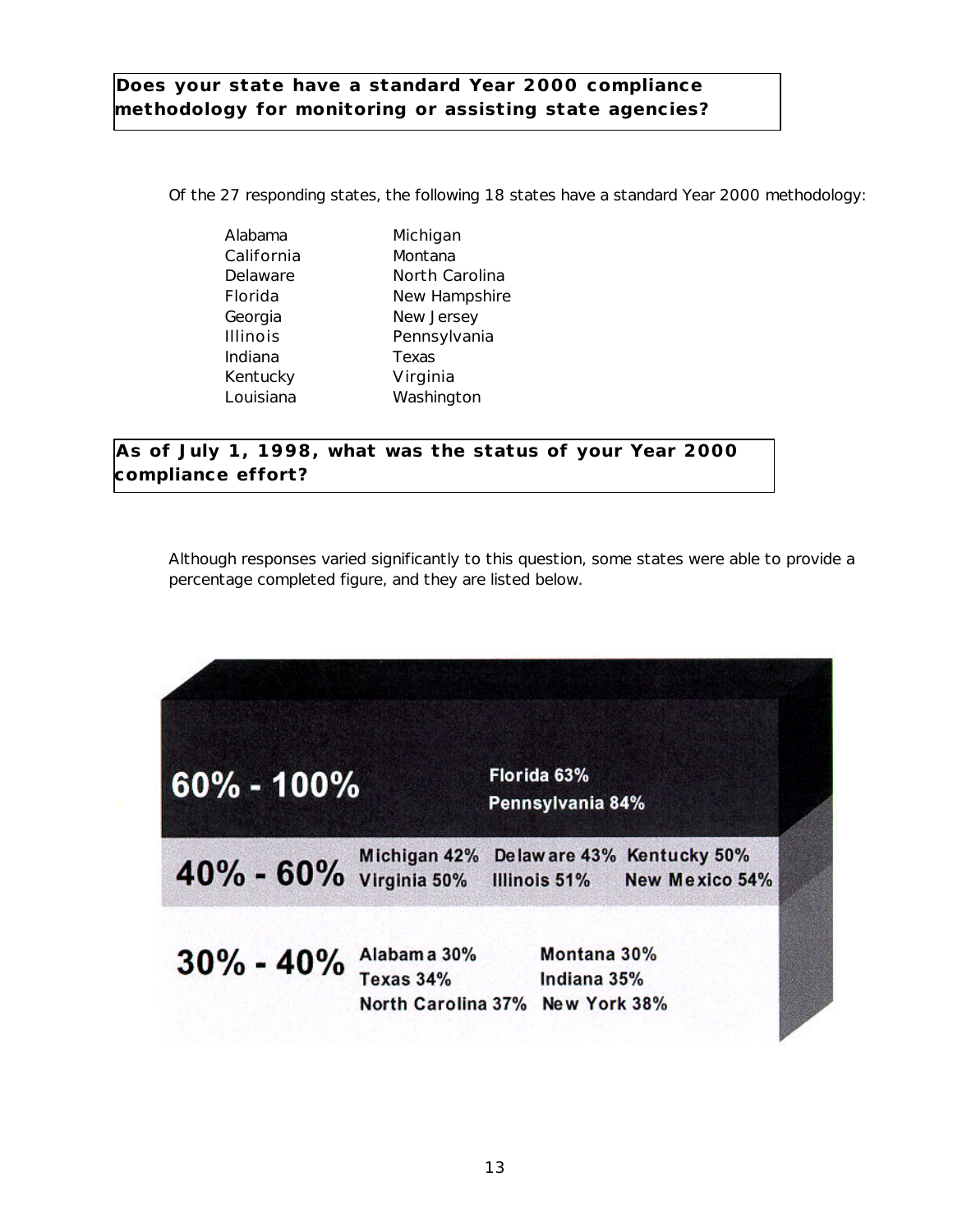**What are the projected expenditures for Year 2000 compliance? What were the Year 2000 compliance expenditures through July 1, 1998?**



The enormous expense of the Year 2000 conversion is just now becoming apparent to federal, state and local governments, and to the public. At best, most states can only estimate costs and those estimates are growing larger by the day. One of the factors driving up costs is the lack of skilled technicians. To overcome this obstacle, for instance, the states of Missouri and Texas have used enhanced financial benefits for some staff participating in Year 2000 conversion projects.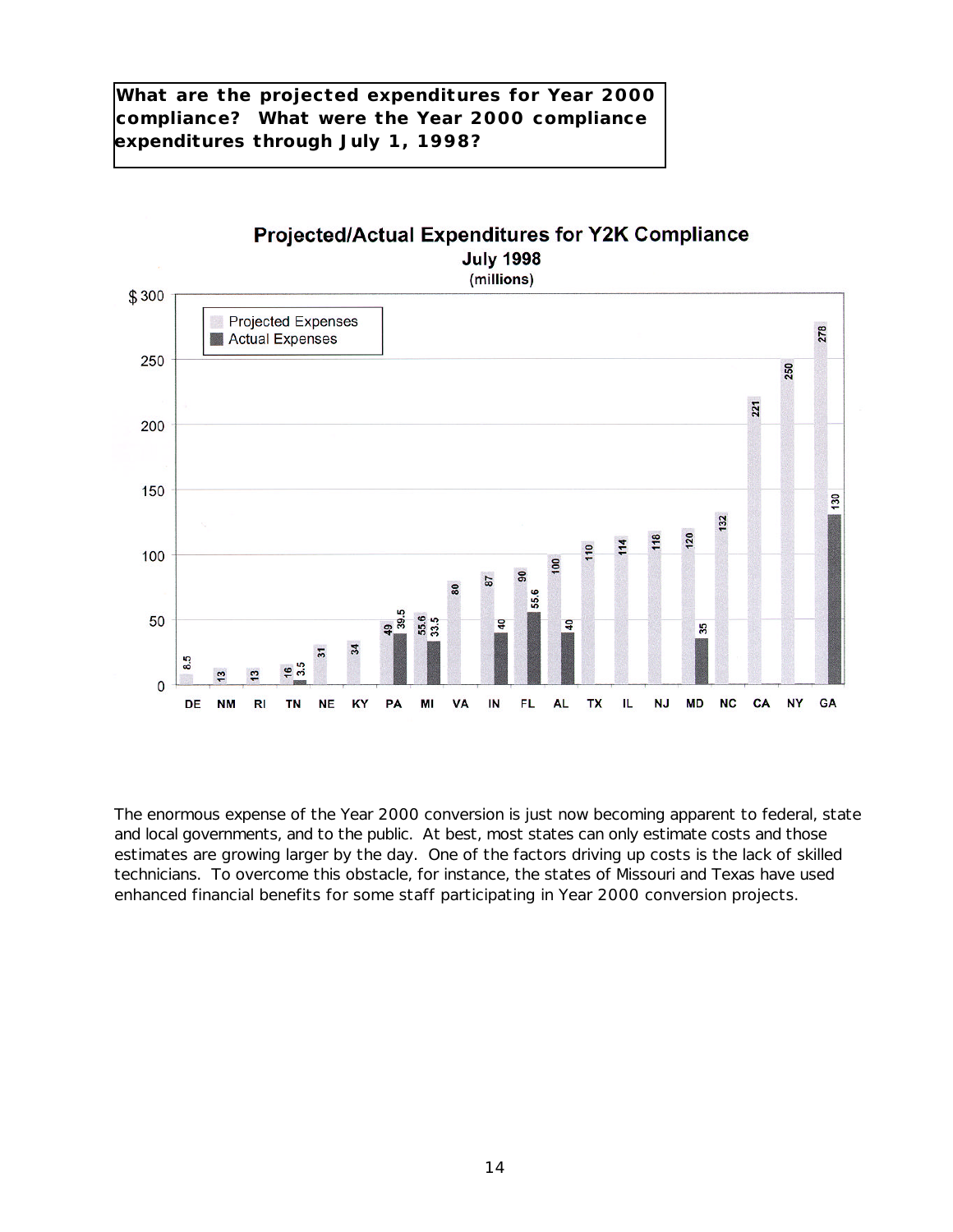## **Is your statewide accounting system Year 2000 compliant?**



Of the27 responding states, 13 responded affirmatively. The remaining states which have statewide accountingsystems have generally set deadlines for compliance.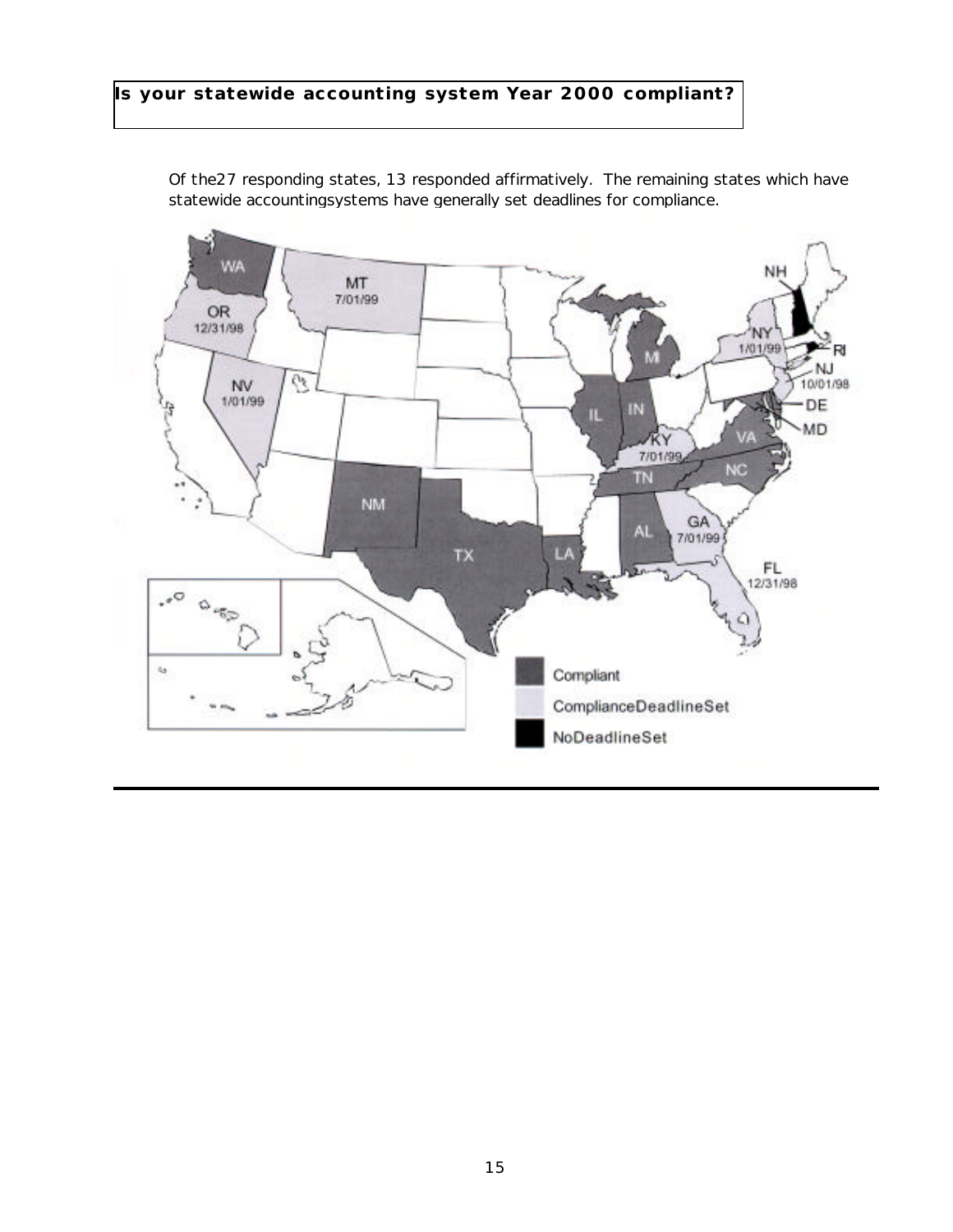# conclusion

Responding to the challenges that the Year 2000 creates is not optional. Significant costs will be incurred simply to maintain the current level of services, without adding additional benefits or efficiencies. This contradicts with the trend for using technology to increase the efficiency and effectiveness of business functions. However, state government and other organizations must expend resources to ensure continuity of operations. In any event, the Year 2000 presents a unique challenge for management.

Although progress is continually being made in Year 2000 remediation efforts, the following information that appeared in the December 14, 1998, Information Week clearly outlines that a great deal of work still needs to be done.

*Year 2000 projects by states are far from where they should be, leaving many state agencies in the position of having to remediate code even after the turn of the century. Worse, the funds to complete the work - and to address the problems that are likely to arise - may not be available.*

*On average, states have completed remediation for about half of their critical systems, says Kazim Isfahani, an analyst at Giga Information Group. Many states haven't even begun work on their distributed computing systems or on their contingency plans, he adds.*

*This leaves a great likelihood that post-2000 remediation work and emergency problem resolution will be required.*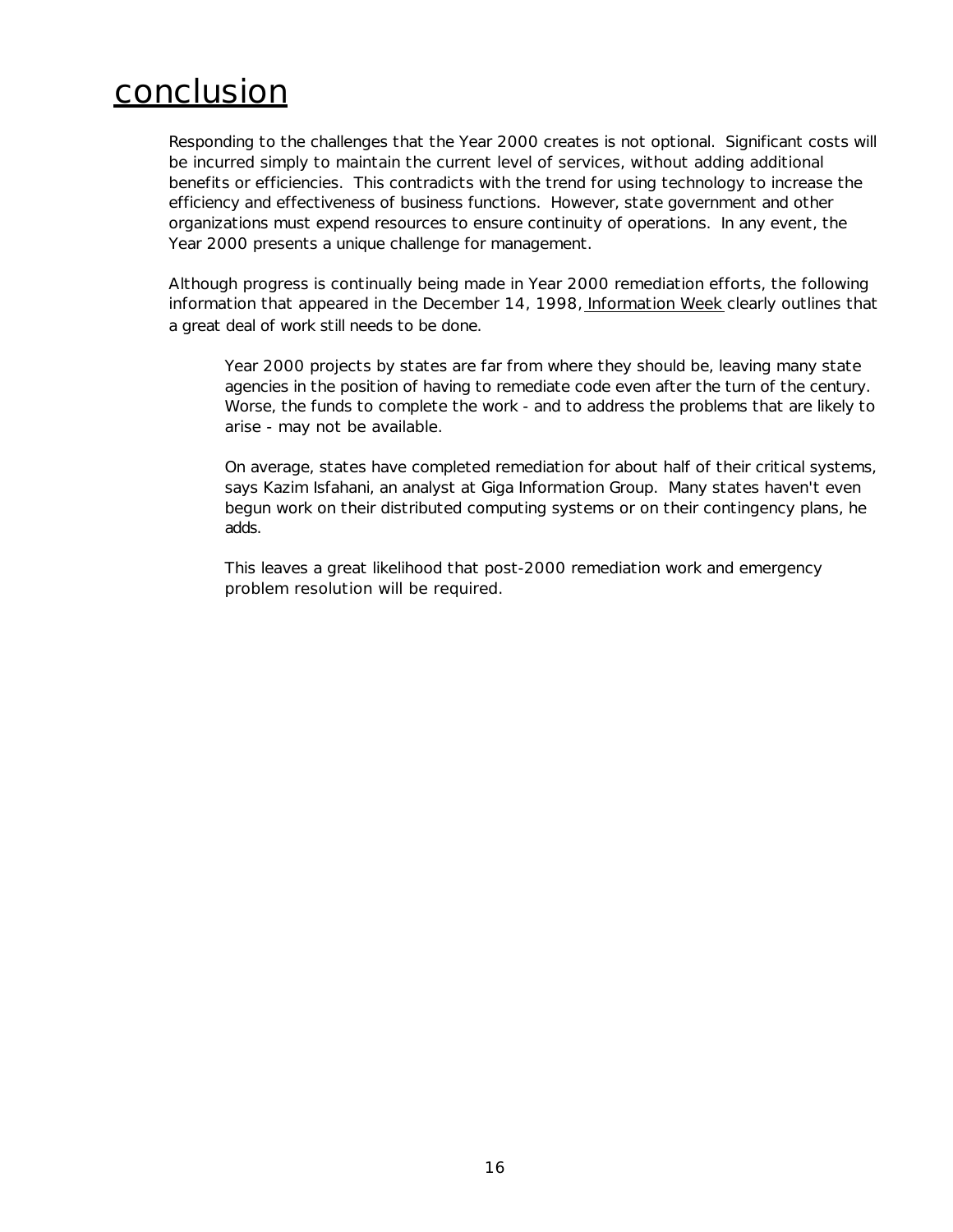#### **APPENDIX A**

# National State Auditors Association

#### MEMORANDUM

| OFFICERS AND                                                                                                                       | TO:                                                                                                                                                                                                                                                                                                                                                                                                                                                                                            | <b>State Auditors and Evaluation Officials</b>                                                                                                                                                                                                                                                                                              |
|------------------------------------------------------------------------------------------------------------------------------------|------------------------------------------------------------------------------------------------------------------------------------------------------------------------------------------------------------------------------------------------------------------------------------------------------------------------------------------------------------------------------------------------------------------------------------------------------------------------------------------------|---------------------------------------------------------------------------------------------------------------------------------------------------------------------------------------------------------------------------------------------------------------------------------------------------------------------------------------------|
| <b>EXECUTIVE COMMITTEE</b>                                                                                                         | FROM:                                                                                                                                                                                                                                                                                                                                                                                                                                                                                          | Ernest A. Almonte, Chair, NSAA Information<br><b>Technology Committee</b>                                                                                                                                                                                                                                                                   |
| President<br><b>KURT SJOBERG</b><br>State Auditor<br>660 J Street<br>Suite 300                                                     |                                                                                                                                                                                                                                                                                                                                                                                                                                                                                                | William G. Holland, Chair, NSAA Performance Audit<br>Committee                                                                                                                                                                                                                                                                              |
| Sacramento, CA 95814<br>$(916)$ 445-0255                                                                                           | DATE:                                                                                                                                                                                                                                                                                                                                                                                                                                                                                          | July 28, 1998                                                                                                                                                                                                                                                                                                                               |
| President-Elect<br><b>THOMAS MCTAVISH</b><br><b>Auditor General</b><br>Michigan<br>Secretary-Treasurer<br><b>BARBARA J. HINTON</b> | The Performance Audit Committee and Information Technology Committee<br>of the National State Auditors Association have joined in an effort to access<br>Year 2000 compliance efforts in all states. We all have a keen awareness<br>of the millennium bug and its potential impact on state government<br>operations. We hope this survey will provide a snapshot of Year 2000<br>compliance activities in states, and provide opportunities for the sharing<br>of information and solutions. |                                                                                                                                                                                                                                                                                                                                             |
| Legislative Post Auditor                                                                                                           |                                                                                                                                                                                                                                                                                                                                                                                                                                                                                                |                                                                                                                                                                                                                                                                                                                                             |
| Kansas                                                                                                                             | We request your assistance in completing the enclosed survey and<br>returning it to the California State Auditor's Office as soon as possible, but                                                                                                                                                                                                                                                                                                                                             |                                                                                                                                                                                                                                                                                                                                             |
| <b>OTHER MEMBERS</b>                                                                                                               |                                                                                                                                                                                                                                                                                                                                                                                                                                                                                                | no later than September 15, 1998 Information collected will be<br>available for review by each state returning the survey.                                                                                                                                                                                                                  |
| Immediate Past President<br>R. THOMAS WAGNER, JR.<br>Auditor of Accounts<br>Delaware                                               |                                                                                                                                                                                                                                                                                                                                                                                                                                                                                                | Your cooperation in obtaining this vital information is appreciated. If you<br>have any questions or comments, please contact Phyllis Edwards at 916-<br>445-0255. Also, should you desire an electronic version of the survey,<br>please send an email message to Kinney Poynter (kpnasact@mis.net) and<br>he can send you a Word version. |
| RONALD L. JONES<br>Chief Examiner of<br><b>Public Accounts</b><br>Alabama                                                          |                                                                                                                                                                                                                                                                                                                                                                                                                                                                                                |                                                                                                                                                                                                                                                                                                                                             |
| RICHARD L. FAIR<br><b>State Auditor</b><br>New Jersey                                                                              |                                                                                                                                                                                                                                                                                                                                                                                                                                                                                                |                                                                                                                                                                                                                                                                                                                                             |
| WILLIAM G. HOLLAND<br><b>Auditor General</b><br>Illinois                                                                           |                                                                                                                                                                                                                                                                                                                                                                                                                                                                                                |                                                                                                                                                                                                                                                                                                                                             |
|                                                                                                                                    |                                                                                                                                                                                                                                                                                                                                                                                                                                                                                                |                                                                                                                                                                                                                                                                                                                                             |

Relmond P. Van Daniker, Executive Director for NASACT 2401 Regency Road, Suite 302, Lexington, Kentucky 40503 Telephone (606) 276-1147, Fax (606) 278-0507, email rvnasact@mis.net and 444 N. Capitol Street, NW, Washington, DC 20001, Telephone (202) 624-5451 Fax (202) 624-5473, email nasactdc@sso.org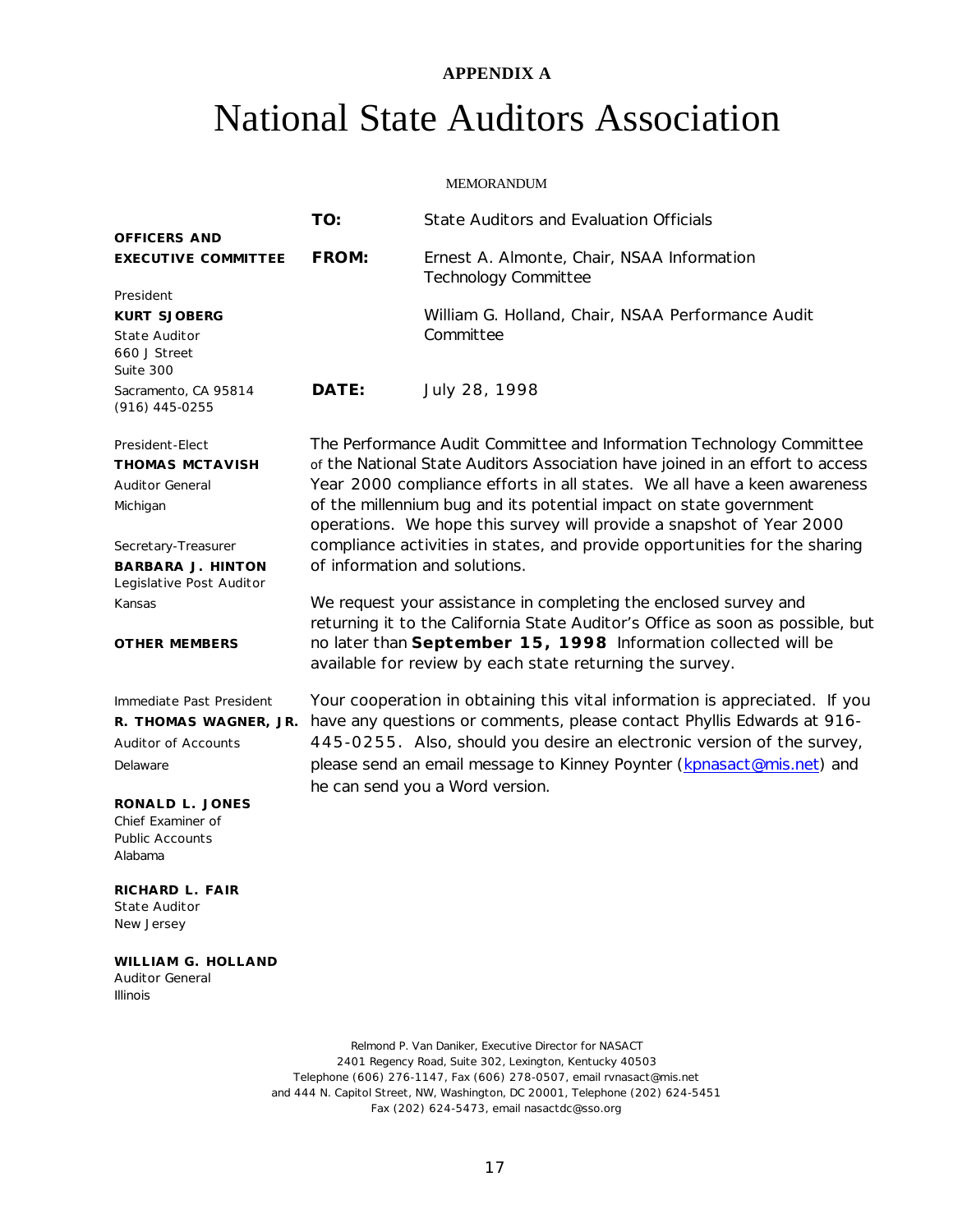# **Year 2000 Survey**

|    | State: Office Name:                                                                                                                             |  |  |  |  |
|----|-------------------------------------------------------------------------------------------------------------------------------------------------|--|--|--|--|
|    | Prepared by:                                                                                                                                    |  |  |  |  |
|    |                                                                                                                                                 |  |  |  |  |
|    | Phone Number: (<br>$\rightarrow$                                                                                                                |  |  |  |  |
|    | Year 2000 Information                                                                                                                           |  |  |  |  |
| 1. | Do your audits check for Year 2000 compliance during:                                                                                           |  |  |  |  |
|    | the regular financial/compliance audits?<br>Yes No<br>a.                                                                                        |  |  |  |  |
|    | performance audits?<br>Yes No<br>b.                                                                                                             |  |  |  |  |
| 2. | Does your state have a law that requires agencies to become Year 2000 compliant?<br>Yes No                                                      |  |  |  |  |
| 3  | If Yes, is there a cutoff date? ___Yes ___No<br>$\frac{1}{2}$                                                                                   |  |  |  |  |
| 4. | When did your audits begin checking Year 2000 compliance or<br>agency readiness? _/_/                                                           |  |  |  |  |
| 5. | How many audits that you have issued identified/addressed Year 2000 issues?<br>How many findings related to Year 2000 readiness? ______         |  |  |  |  |
| 6. | How does your state monitor agency efforts to become Year 2000 ready? (For example,<br>percent of agencies ready or percent of programs ready). |  |  |  |  |
| 7. | Does your state have a standard Year 2000 compliance methodology for monitoring or<br>assisting state agencies?<br>Yes<br>No                    |  |  |  |  |

- 8. As of July 1, 1998, what was the status of your Year 2000 compliance effort?
- 9. Has anyone assessed the dollar (\$) impact of becoming Year 2000 ready for all state agencies in your state? \_\_\_ Yes \_\_\_\_\_ No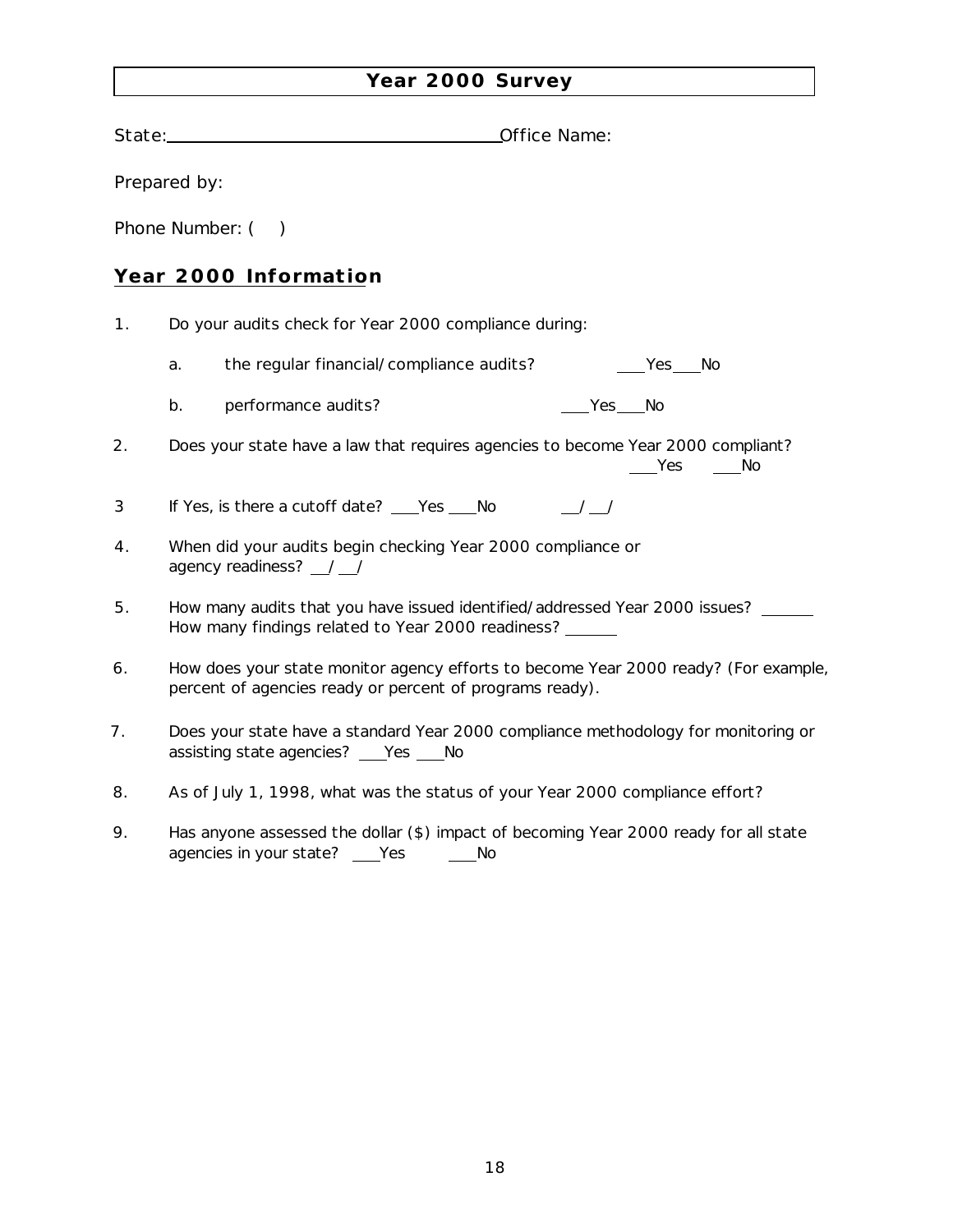- 10. If yes, what are the projected expenditures for Year 2000 compliance?
- 11. If yes, what were the Year 2000 compliance expenditures through July 1, 1998?
- 12. Is your statewide accounting system Year 2000 compliant \_\_\_\_Yes \_\_\_\_\_No
- 13. If not, is there a target date set? Yes No / /

### **Background Information**

- 14. How many audits does your state release annually? \_\_ (FY or CY)
- 15. How many audit staff does your office currently have?

#### **Information Systems Information**

- 16. Do you have a separate division dedicated to auditing information systems? \_\_\_Yes \_\_\_ No
- 17. How many staff are dedicated to conducting information systems audits? \_\_\_\_\_
- 18. How long have you been conducting information systems audits? Since  $\frac{\ }{\ }$  /  $\frac{\ }{\ }$
- 19. Has your information systems staff conducted Year 2000 compliance reviews?  $Yes$  Mo

# *Please send us copies of your audit reports where you have identified Year 2000 issues.*

## **Comments About Year 2000**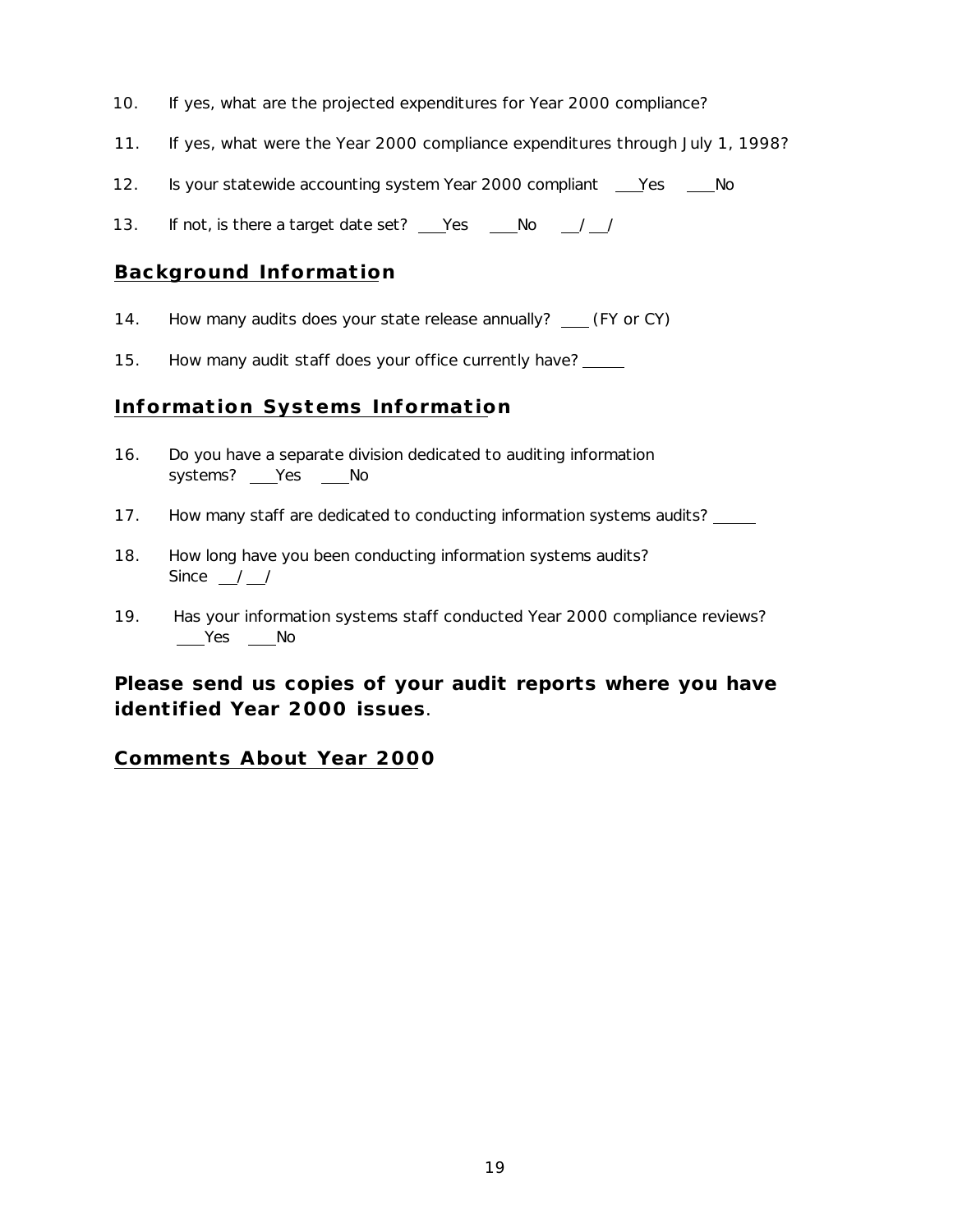# **APPENDIX B Responding States**

| Alabama          | <b>Chief Examiner of Public Accounts</b> | Ronald L. Jones         |
|------------------|------------------------------------------|-------------------------|
| California       | <b>State Auditor</b>                     | Kurt Sjoberg            |
| Delaware         | <b>Auditor of Accounts</b>               | R. Thomas Wagner, Jr.   |
| Florida          | <b>Auditor General</b>                   | Charles L. Lester       |
| Georgia          | <b>State Auditor</b>                     | Claude L. Vickers       |
| <b>Illinois</b>  | <b>Auditor General</b>                   | William G. Holland      |
| Indiana          | <b>State Examiner</b>                    | Charles Johnson         |
| Kentucky         | <b>Auditor of Public Accounts</b>        | Edward B. Hatchett, Jr. |
| Louisiana        | Legislative Auditor                      | Daniel G. Kyle          |
| Maryland         | Legislative Auditor                      | Bruce A. Myers          |
| Michigan         | <b>Auditor General</b>                   | <b>Thomas McTavish</b>  |
| Minnesota        | <b>State Auditor</b>                     | Judith H. Dutcher       |
| Montana          | Legislative Auditor                      | Scott A. Seacat         |
| Nevada           | Legislative Auditor                      | Gary Cremrs             |
| New Hampshire    | Legislative Budget Assistant             | Michael L. Buckley      |
| New Jersey       | <b>State Auditor</b>                     | Richard L. Fair         |
| New Mexico       | <b>State Auditor</b>                     | Robert Vigil            |
| New York         | Deputy Comptroller                       | Robert H. Attmore       |
| North Carolina   | <b>State Auditor</b>                     | Ralph Campbell, Jr.     |
| Oregon           | <b>State Auditor</b>                     | John N. Lattimer        |
| Pennsylvania     | <b>Auditor General</b>                   | Robert Casey, Jr.       |
| Rhode Island     | <b>Auditor General</b>                   | Ernest A. Almonte       |
| <b>Tennessee</b> | Director of State Audit                  | Arthur A. Hayes, Jr.    |
| Texas            | <b>State Auditor</b>                     | Lawrence F. Alwin       |
| Virginia         | Auditor of Public Accounts               | Walter J. Kucharski     |
| Washington       | <b>State Auditor</b>                     | Brian Sonntag           |
| Wyoming          | Director, Department of Audit            | Michael Geesey          |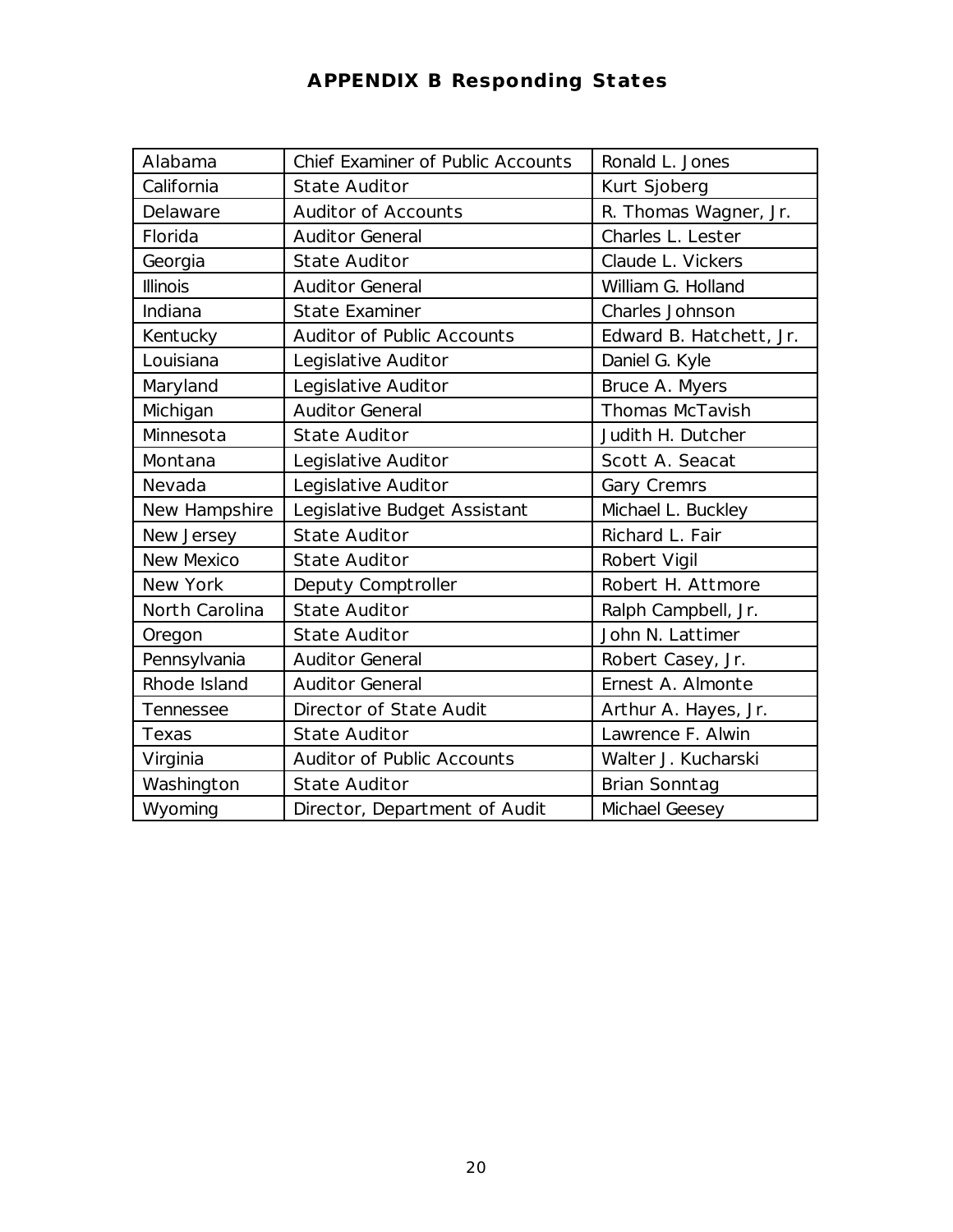# **APPENDIX C**

# **WEB SITES**

*www.itpolicy.gsa.gov*- Federal Governments Gateway for Year 2000 Information Directories

*www.itpo1icy.gsa.gov/mks1yr2000 -* Chief Information Officers Council Committee on Year 2000;

*www.y2k.gov*- Presidents Council on Year 2000 Conversion

*www.gao.gov*- Government Accounting Office

*www.year2000.com*- hosted by technology companies

*www.y2klinks.com* includes individual states reports

*www.yardeni.com*- Dr. Ed Yardenis Economics Network includes information on Year 2000 & **CyberEconomics** 

*www.amrinc.net* - National Association of State Information Resource Executives, Inc. (NASIRE)

*www.news.com* - CNET- has daily Year 2000 news articles

### **Year 2000 Web Sites for State Governments\***

| Alabama     | http://agencies.state.al.us/y2k                           |
|-------------|-----------------------------------------------------------|
| Alaska      | http://www.state.ak.us/y2000/                             |
| Arizona     | http://gita.state.az.us/y2k/index.html                    |
| Arkansas    | http//www.dis.state.ar.us/y2k/y2kintro.htm                |
| California  | http://www.year2000.ca.gov/                               |
| Colorado    | http://www.state.co.us/Y2K/index.html                     |
| Connecticut | http://www.doit.state.ct.us/y2k/                          |
| Delaware    | http//www.state.de.us/ois/y2000/welcom1.htm               |
| Florida     | http://y2k. state.fl.us/                                  |
| Georgia     | http://www.year2000.state.ga.us/                          |
| Hawaii      | http://www.state.hi.us/y2k/index.html                     |
| Idaho       | http://www2.state.id.us/itrmc/2k/default.htm              |
| Illinois    | http://www.state.il.us/cms/y2k/                           |
| Indiana     | http://www.ai.org/dpoc/                                   |
| lowa        | http://www.state.ia.us/govemment/its/century/y2ksumm.html |
| Kansas      | http://www.ksu.edu/year2000/state.html                    |
| Kentucky    | http://www.state.ky.us/year2000/index.htm                 |
| Louisiana   | http//www.state.la.us/other/mjf96-50.htm                  |
| Maine       | http://www.state.me.us/bis/y2k/y2khome.htm                |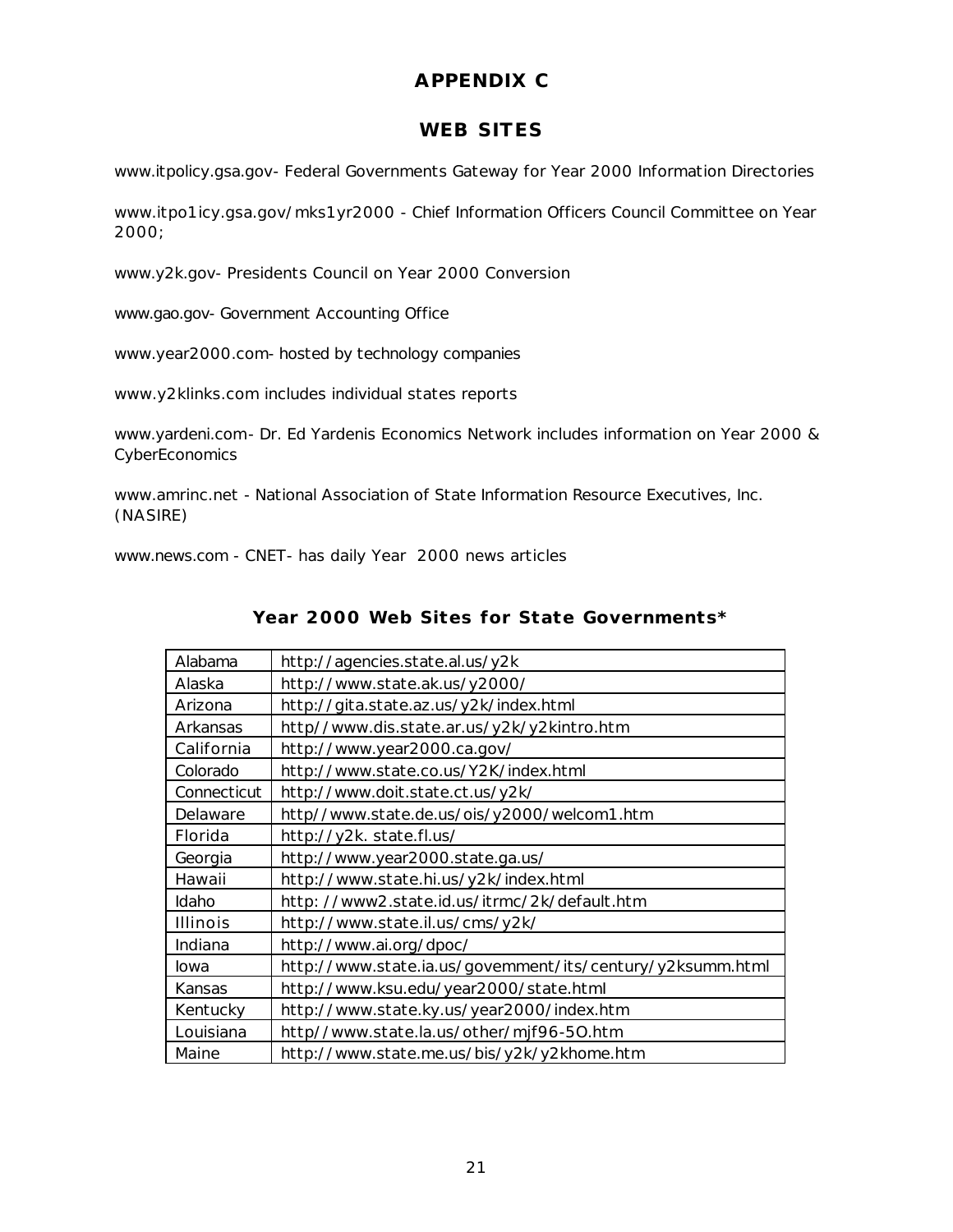| Maryland          | http://idf.mitretec.org.8080/mdy2k                       |
|-------------------|----------------------------------------------------------|
| Massachusetts     | http://www.state.ma.us/dls/year2k.htm                    |
| Michigan          | http://www.state.mi.us/dmb/year2000/                     |
| Minnesota         | http://www.state.mn.us/ebranch/admin/ipo/2000/2000.html  |
| Mississippi       | http://www.its.state.ms.us/yr2000/index.html             |
| Missouri          | http://www.oit.state.mo.us/efforts/y2k/                  |
| Montana           | http://www.mt.gov/isd/Year2000/index.htm                 |
| Nebraska          | http://www.das.state.ne.us/das cdp/rfp/rfp.htm           |
| Nevada            | http://www.state.nv.us/doit/y2k/                         |
| New Hampshire     | http://www.state.nh.us/das/ditm/y2kpage.htm              |
| New Jersey        | http://www.state.nj.us/cio/nj2000.htm                    |
| <b>New Mexico</b> | http://www.cio.state.mu.us/wnew.htm                      |
| New York          | http://www.irm.state.ny.us/yr2000/yr2000.htm             |
| North Carolina    | http://year2000.state.nc.us/                             |
| North Dakota      | http://www.state.nd.us/isd/y2k/                          |
| Ohio              | http://www.oy2k.state.oh.us/                             |
| Rhode Island      | http://www.doa.state.ri.us/year2000/index.html           |
| South Carolina    | http://www.state.sc.us/y2000/                            |
| South Dakota      | http://www.state.sd.us/state/executive/bit/y2k/index.htm |
| Tennessee         | http://www.state.tn.us/finance/oir/y2k/webindex.html     |
| Texas             | http://www.dir.state.tx.us/y2k/                          |
| Utah              | http://y2k.state.ut.us/                                  |
| Vermont           | http: //y2k. state. vt.us/y2k/                           |
| Virginia          | http://www.cdci.state.va.us/                             |
| Washington        | http://www.wa.gov/dis/2000/y2000.htm                     |
| West Virginia     | http://www.state.wv.us/y2k/default.htm                   |
| Wisconsin         | http://badger.state.wi.US/y2k/                           |
| Wyoming           | http://www.state.wy.us/ai/itd/y2 000/index.html          |

\* Note: These Year 2000 sites were identified by Illinois Auditor General and California Bureau of State Audit staff in early December 1998.

Since web addresses change frequently, we suggest you use the following web pages to identify updates for state web addresses:

**http://www.itpolicy.gsa.gov/mks/yr2000/state.htm#states http://www.amrinc.net/nasire/y2k/**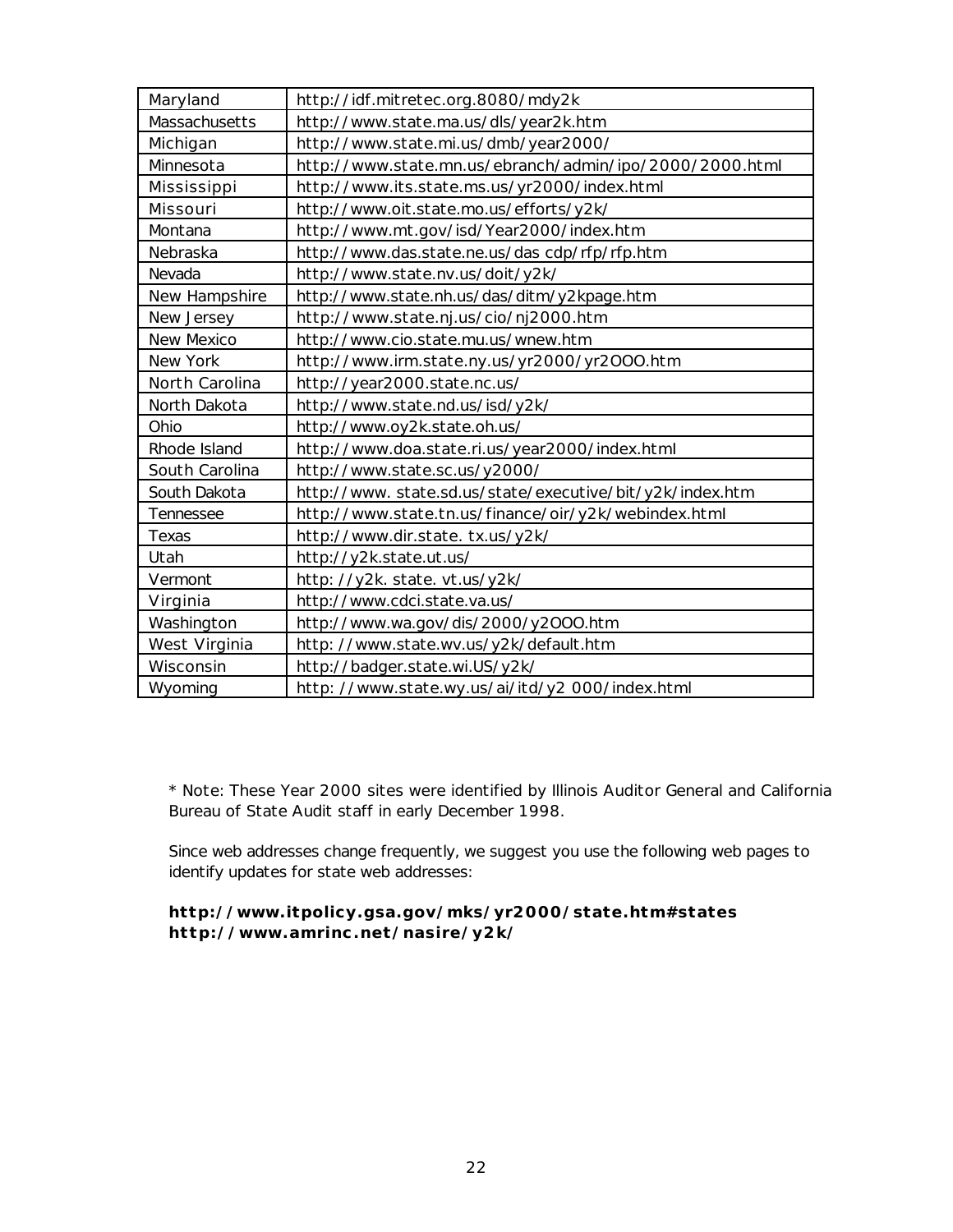# **APPENDIX D YEAR 2000 DOCUMENTS**

# **General Accounting Office Publications**

#### **Guides**

Year 2000 Computing Crisis: A Testing Guide. Exposure Draft. GAO/AIMD-10.1.21. June 1998.

Year 2000 Computing Crisis: An Assessment Guide GAO/AIMD- 10. 1. 14. September 1997.

Year 2000 Computing Crisis: Business Continuity and Contingency Planning GAO/AIMD10. 1. 19. August 1998

#### **Reports and Testimonies**

Medicare Computer Systems: Y ear 2000 Challenges Put Benefits and Services in Jeopardy GAO/AIMD-98-284. September 1998

Year 2000 Computing Crisis: Actions Needed on Electronic Data Exchanges. GAO/AIMD-98124. July 1998

Year 2000 Computing Crisis: Compliance Status of Many Biomedical Equipment Items Still Unknown GAO/T-AIMD-98-303. September 1998

Year 2000 Computing Crisis: Potential for Widespread Disruption Calls for Strong Leadership and Partnerships. GAO/AIMD-98-85. April 1998.

Year 2000 Computing Crisis: Readiness of State Automated Systems to Support Federal Welfare Programs GAO/AIMD-99-28. November 1998

See the GAO Internet site --- www.gao.gov for a current list of Year 2000 documents